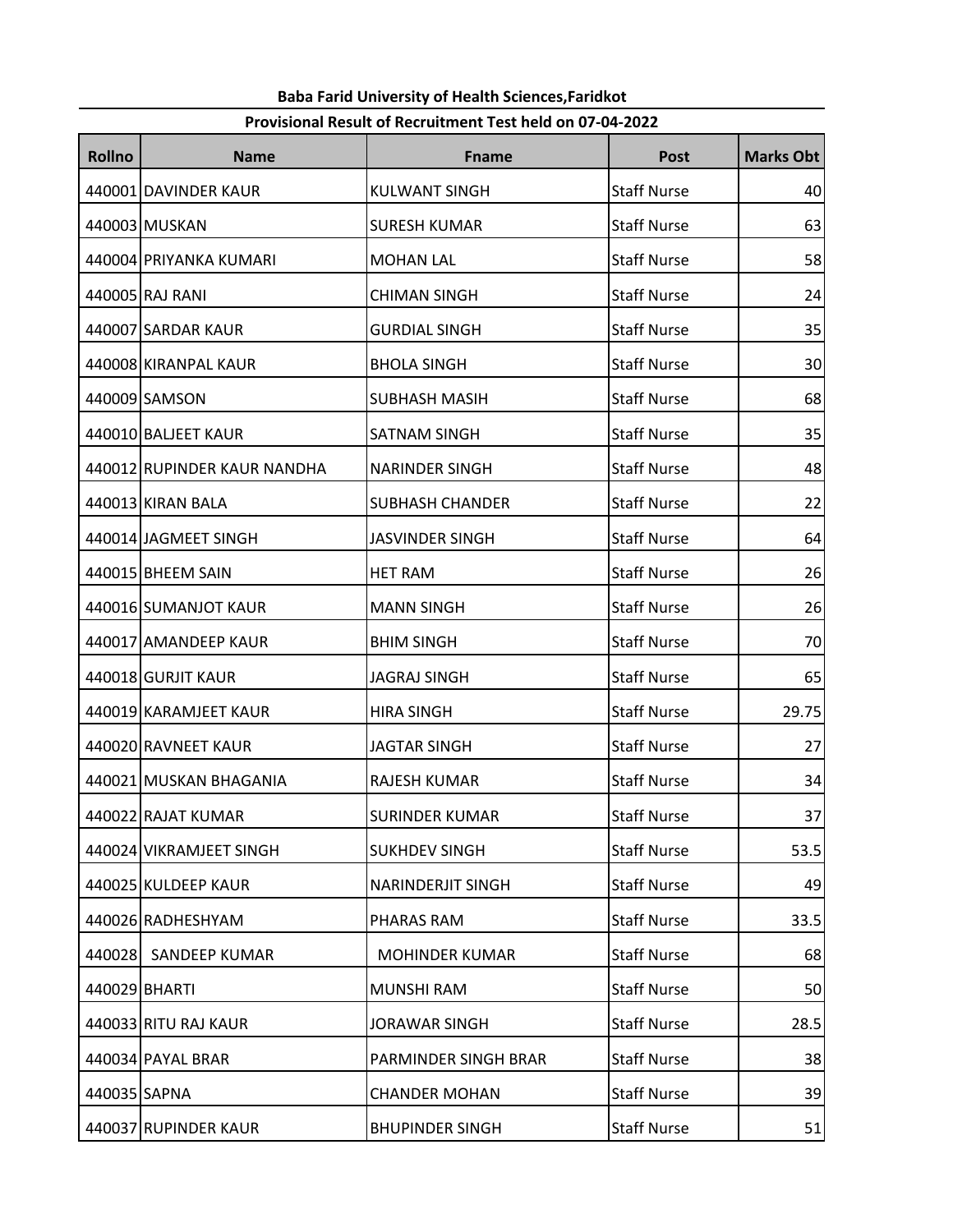# Rollno | Name | Fname | Post | Marks Obt 440038 RANJEETA AKSHAY LAL Staff Nurse 57 440039 KARMJEET KAUR BALWINDER SINGH Staff Nurse 58 440040 HARPREET KAUR JAGSEER SINGH Staff Nurse 41 440041 KANCHAN PAWAN KUMAR Staff Nurse 233 440042 RAMANDEEP KAUR ANOKH SINGH SINGH SING STAFF Nurse ASS 440044 AMRIT KAUR AVTAR SINGH Staff Nurse 26 440047 NEEHA RANI MOHAN LAL Staff Nurse 35.75 440048 HARPREET KAUR HARBHAJAN SINGH STAFF Staff Nurse Nurse 21 440049 JASVEER KAUR MITHU SINGH STATE STAff Nurse National ASSASS SET STATES IN STATE STATE STATES IN STATE ST 440051 KAMALJEET KAUR **DHOLA SINGH** Staff Nurse 27 440053 SUNALI SURJEET KUMAR Staff Nurse | 34 440055 SHIVENDER KUMAR DALEEP CHAND Staff Nurse 23 440056 SURUCHI NAHAR MOHINDER PAL Staff Nurse Nurse 32 440057 MANPREET KAUR SHIVJIT RAM SHIVIT RAM STAFF NURSE SHIVLE SHIVJIT RAM STAFF NURSE SHIVLE SHIVLE SHIVLE SH 440058 PAYAL BANSAL PREM KUMAR BANSAL Staff Nurse 1 40 440059 HARPREET KAUR GURMAIL SINGH STAFF STAFF Nurse Age 49 440060 DALJIT KAUR BALWINDER SINGH Staff Nurse 26.25 440061 GURPINDER KAUR GAJJAN SINGH STAFF STAFF Nurse National Staff Nurse National Staff Nurse National Staff Nurse Sta 440062 KULVEER SINGH GULAB SINGH Staff Nurse 45 440064 SARABJEET KAUR BANT SINGH STAFF STAFF STAFF STAFF STAFF STAFF STAFF STAFF STAFF STAFF STAFF STAFF STAFF 440065 VANDANA SHARMA RAKESH SHARMA STAFF NURSE SHARMA SHARMA STAFF SHARMA 440066 SAKSHI RAVINDER SINGH STAFF RESERVES STAFF STAGE STAGE STAGE STAGE STAGE STAFF AND STAFF STAFF STAGE ST 440067 JIWANJOT KAUR HARNEK SINGH Staff Nurse 41 440068 JASVIR KAUR MAHINDER SINGH Staff Nurse 47 440070 VARSHA PARM NAND Staff Nurse 2 440071 RAMCHANDER RAMESHVER LAL Staff Nurse | 65 440073 GAGANDEEP KAUR AMARJEET SINGH STATES STAFF Nurse The STATES STATES IN STATES IN STATES IN STA 440074 HARDEEP KUMAR SAHIB RAM SAHIB RAM STAFF NURSE SAHIB RAM STAFF NURSE SAHIB RAM STAFF NURSE SAHIB RAM STA

### Baba Farid University of Health Sciences,Faridkot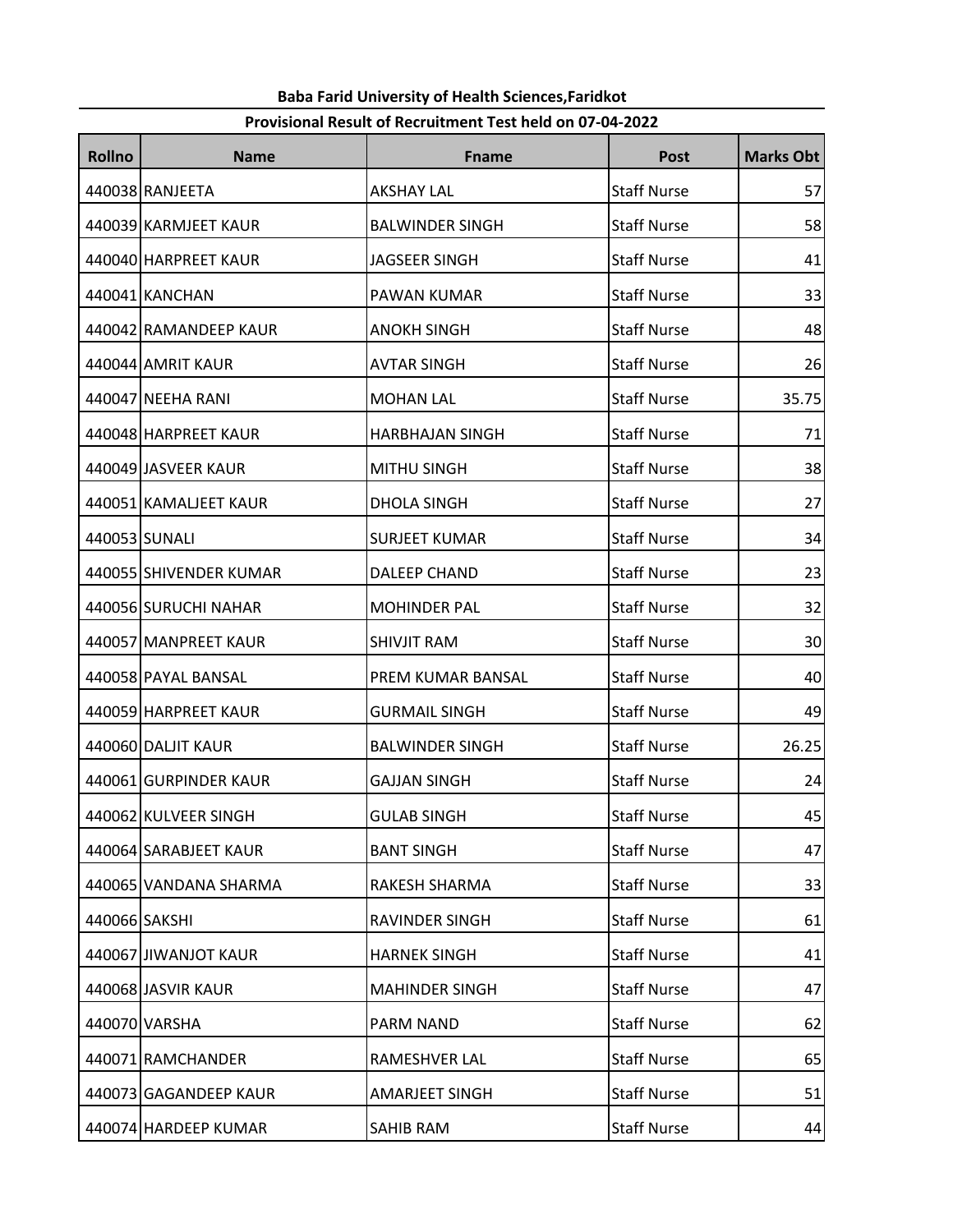# Rollno | Name | Fname | Post | Marks Obt 440075 KARAMJIT KAUR BALWANT SINGH Staff Nurse 22 440076 NAINA RANI RAJ KUMAR Staff Nurse 21 440081 GAGANDEEP KAUR AALA SINGH STATES STAFF Nurse ASSESSED FOR STATE STATES IN STATES STATES IN ST 440083 KANCHAN RANI HANS RAJ Staff Nurse 30 440085 AMANDEEP KAUR **ALLA SINGH** JAGTAR SINGH STATES STAFF Nurse All Staff Nurse 440086 RAJWINDER KAUR MUKHTIAR SINGH STAFF STAFF Nurse National Staff Nurse National State State St 440088 NEELAM RANI SWARAN SINGH Staff Nurse 36 440089 VEENA RANI DATA RAM Staff Nurse 46.75 440091 KULWINDER SINGH JAGSIR SINGH STATES STAFF Nurse 21 440092 GUDIYA RAJBIR STATE STAFF Nurse 29 440093 RAMANDEEP KAUR RANJIT SINGH STATES STAFF Nurse 21 440094 MANDEEP KAUR NARINDER SINGH STAFF STAFF STAFF STAGE STAGE STAGE STAGE STAGE STAGE STAGE STAFF STAGE STA 440095 SHALLU DEVI RAJ KUMAR Staff Nurse 53 440098 AMANDEEP KAUR SARWAN SINGH SARWAN SINGH STAFF STAFF STAFF STATES ASSEMBLY A STATE STATES AND A 45 440102 GURINDER KAUR BHARPUR SINGH Staff Nurse 35 440105 NARINDER KUMAR JJAGDISH KUMAR STAFF STAff Nurse Naring Staff Nurse Nari 440106 LAKHVIR KAUR BABU SINGH Staff Nurse 42 440107 SAPNA SHARMA ANAND KISHOR SHARMA Staff Nurse 59 440109 ANAND RAMESHAWAR Staff Nurse 28 440112 AMANDEEP KAUR RAM SINGH STATES STAFF NURSE STATES AND STAFF NURSE ASSEMBLY A STATES AND RESERVE TO A ST 440113 SUKHPAL SINGH BALWINDER SINGH Staff Nurse 25 440114 ARASHDEEP KAUR JAGDISH SINGH Staff Nurse 45 440115 MANPREET KAUR BHAJAN SINGH Staff Nurse 26 440116 RICHHPAL RAMESHVAR LAL Staff Nurse 1 52 440117 GANEET KAUR **BALWINDER SINGH** Staff Nurse | 52 440118 HARDEEP KUAR RAJINDER SINGH STAFF STAFF Nurse 29 440119 AMANDIP KAUR SAVAN SINGH Staff Nurse 56 440122 MALA SATPAL Staff Nurse 43

### Baba Farid University of Health Sciences,Faridkot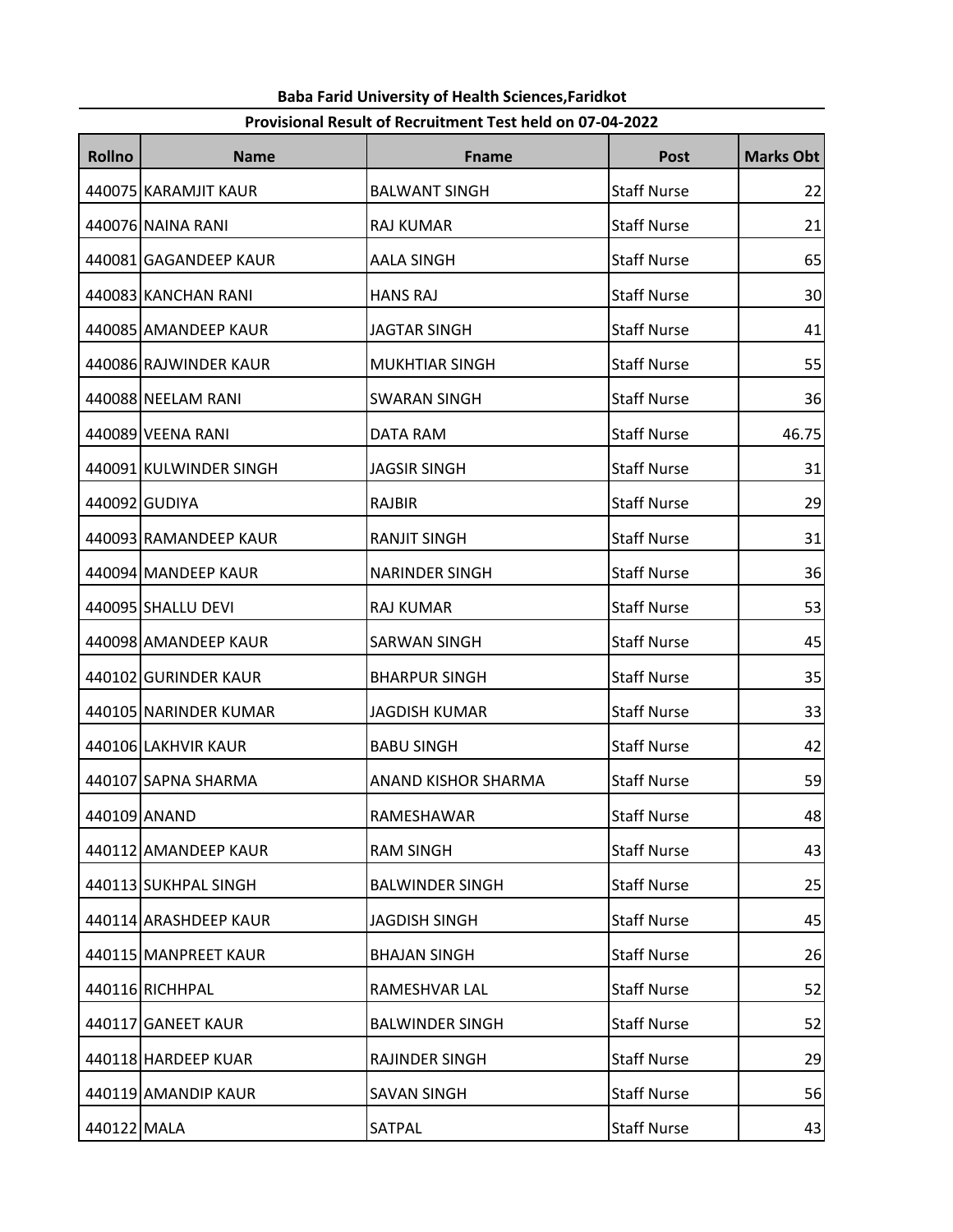|               |                        | Provisional Result of Recruitment Test neid on 07-04-2022 |                    |                  |
|---------------|------------------------|-----------------------------------------------------------|--------------------|------------------|
| <b>Rollno</b> | <b>Name</b>            | <b>Fname</b>                                              | <b>Post</b>        | <b>Marks Obt</b> |
|               | 440123 CHANDER MAYA    | <b>MEGH RAJ</b>                                           | <b>Staff Nurse</b> | 38               |
|               | 440124 RAJVIR KAUR     | DARSHAN SINGH                                             | <b>Staff Nurse</b> | 30.5             |
|               | 440126 RAJ RANI        | <b>JAGTAR SINGH</b>                                       | <b>Staff Nurse</b> | 35               |
|               | 440128 JAGDEEP KAUR    | <b>JASWANT SINGH</b>                                      | <b>Staff Nurse</b> | 39               |
| 440129 KAJAL  |                        | <b>SATPAL SINGH</b>                                       | <b>Staff Nurse</b> | 34               |
|               | 440131 AMIT KUMAR      | <b>CHANDER BHAN</b>                                       | <b>Staff Nurse</b> | 54               |
|               | 440132 NEHA CHAUHAN    | <b>GULAM MASIH</b>                                        | <b>Staff Nurse</b> | 35               |
|               | 440135 MANJOT KAUR     | <b>BAHADUR SINGH</b>                                      | <b>Staff Nurse</b> | 29.75            |
|               | 440136 LOVELY DHALIWAL | <b>GURCHARAN SINGH</b>                                    | <b>Staff Nurse</b> | 51               |
|               | 440138 KULDEEP KAUR    | <b>SUBA SINGH</b>                                         | <b>Staff Nurse</b> | 26               |
|               | 440139 SANDEEP KAUR    | <b>MEVA SINGH</b>                                         | <b>Staff Nurse</b> | 39               |
|               | 440142 ANITA DEVI      | DHARAMPAL                                                 | <b>Staff Nurse</b> | 32               |
|               | 440143 KAMAL SAIN      | <b>KRISHAN KUMAR</b>                                      | <b>Staff Nurse</b> | 25               |
|               | 440144 SONU KUMAR      | VIPAN KUMAR                                               | <b>Staff Nurse</b> | 28               |
|               | 440145 KULDEEP KOUR    | <b>BALTEJ SINGH</b>                                       | <b>Staff Nurse</b> | 48               |
|               | 440146 RAMANDEEP KAUR  | <b>JASWANT SINGH</b>                                      | <b>Staff Nurse</b> | 23               |
|               | 440148 HARPREET KAUR   | <b>MALWINDER SINGH</b>                                    | <b>Staff Nurse</b> | 40               |
|               | 440149 RAJ RANI        | <b>BALWANT SINGH</b>                                      | <b>Staff Nurse</b> | 43               |
|               | 440150 MANPREET KAUR   | <b>AMARJIT SINGH</b>                                      | <b>Staff Nurse</b> | 41               |
|               | 440151 HARWINDER KAUR  | KALA SINGH                                                | <b>Staff Nurse</b> | 21               |
|               | 440152 KANWALJEET KAUR | <b>JASWANT SINGH</b>                                      | <b>Staff Nurse</b> | 29               |
|               | 440153 PARMINDER KAUR  | <b>SATPAL SINGH</b>                                       | <b>Staff Nurse</b> | 48               |
|               | 440155 POONAM RANI     | <b>BOOTA RAM</b>                                          | <b>Staff Nurse</b> | 44               |
|               | 440156 SAYAR DAS       | <b>LEKH RAM DAS</b>                                       | <b>Staff Nurse</b> | 62               |
|               | 440157 GURSHARAN SINGH | <b>GURLAL SINGH</b>                                       | <b>Staff Nurse</b> | 44               |
| 440158 RASHI  |                        | <b>RAM KUMAR</b>                                          | <b>Staff Nurse</b> | 22               |
|               | 440159 VIKRAM KUMAR    | <b>RAM KUMAR</b>                                          | <b>Staff Nurse</b> | 49               |
|               | 440160 KULWINDER SINGH | <b>MUKHTIAR SINGH</b>                                     | <b>Staff Nurse</b> | 33               |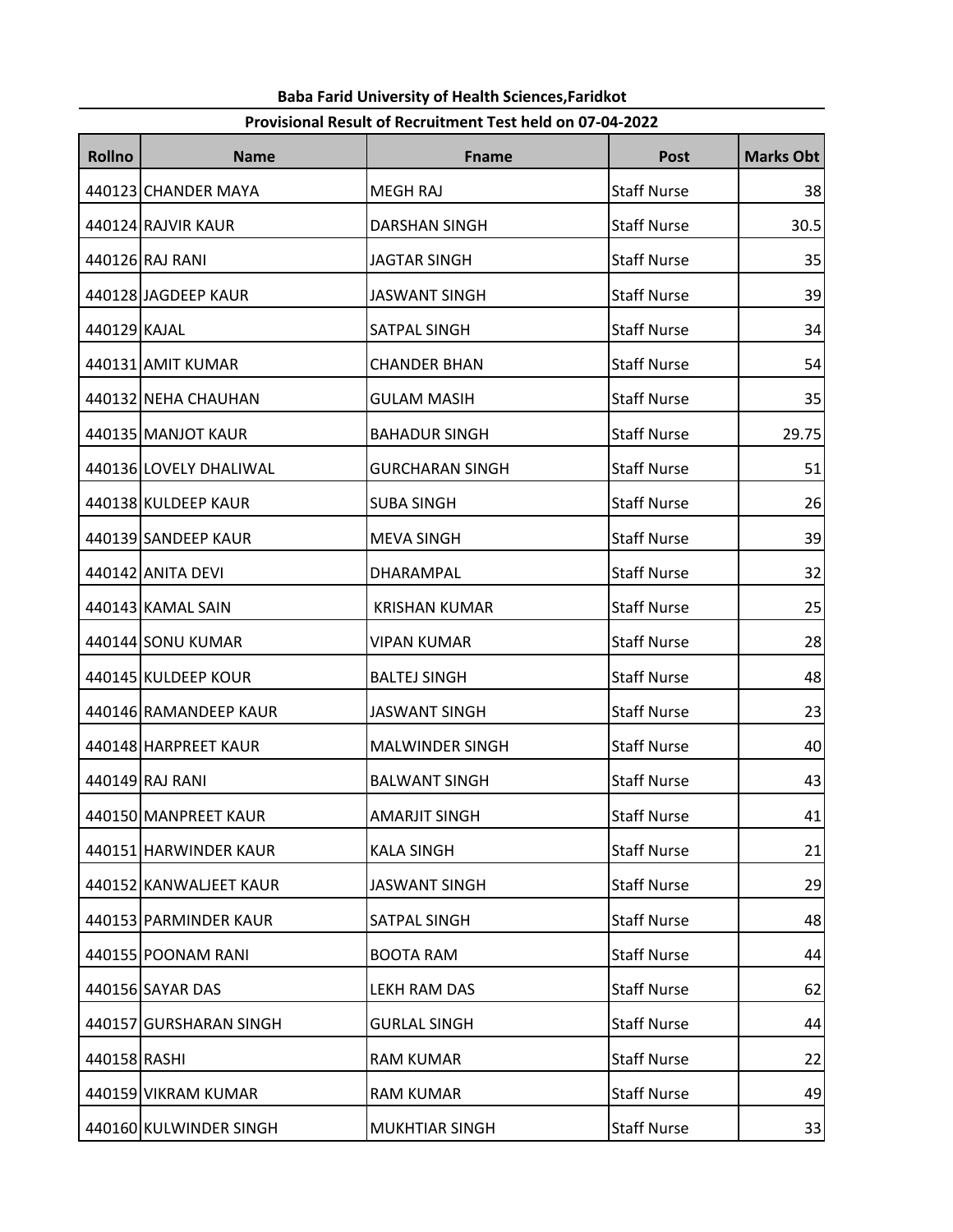# Rollno | Name | Fname | Post | Marks Obt 440163 RAJBIR KAUR JOGINDER SINGH Staff Nurse 56 440165 BEANT KAUR BALVIR SINGH Staff Nurse 57 440166 NARESH KUMAR AMRIK SINGH Staff Nurse 46.75 440167 JATINDER KAMAL MAAN SINGH STATES STAFF NURSE NEWSTAFF AT A 41 440169 RAVINDER KAUR SUKHWINDER SINGH STAFF SING STAFF STAFF STAFF STATES AT A 440170 MANJOT KAUR HARBHAJAN SINGH Staff Nurse 21 440171 KANWALJIT KAUR BALJINDER SINGH Staff Nurse 38.25 440172 PRABHJOT HEERA MALKIAT HEERA Staff Nurse | 46 440173 GURWINDER KAUR RAGHUVEER SINGH STAFF STAFF Nurse Theory STAGHUVEER SINGH 440174 PARAMJIT KAUR MOHINDER SINGH STAFF STAFF Nurse 1 42 440175 KULWINDER KAUR SURJIT SINGH SURJIT SINGH STAFF Nurse | 48 440176 INDERJEET KAUR CHAND SINGH STATES STAFF Nurse 23 440177 GURPREET KUAR DALJEET SINGH STAFF NURSE STAFF NURSE STAGE SINGH 440178 RAMANDEEP KAUR BALJINDER SINGH STAFF STAFF Nurse 1 39 440180 RAHUL KUMAR LAL CHAND Staff Nurse Nurse 36 440181 KAMLESH AMI CHAND Staff Nurse 24 440182 PRABHDEEP KAUR JAGTAR SINGH Staff Nurse 62 440183 HARKAMAL PREET KAUR GURMEET SINGH Staff Nurse | 53 440184 ANU BALA TANDAN KUMAR Staff Nurse 23.75 440185 MANPREET KAUR PARKASH SINGH STATES STAFF Nurse 28 440187 | HARJEET KAUR | GURMAIL SINGH | Staff Nurse | 34 440189 VEERPAL KAUR HANS RAJ Staff Nurse 29 440191 CHARANJEET KAUR HANS RAJ STAFF NURSE STAFF NURSE 29 440193 HARPREET KAUR AVTAR SINGH Staff Nurse 35 440194 RAJVEER KAUR MITHU SINGH STATES SOMETHING STAFF NURSE SOMETHING SOMETHING SOMETHING SOMETHING SOMETHING 440195 GURPREET KAUR AMARJEET SINGH Staff Nurse 52 440196 KANWALJEET KAUR KASHMIR SINGH STATE STAFF Nurse 27.75 440198 SUKHJINDER SINGH GURA SINGH STATES STAGES STAGES AND STATES STATES IN STAGES STATES STAGES STA

### Baba Farid University of Health Sciences,Faridkot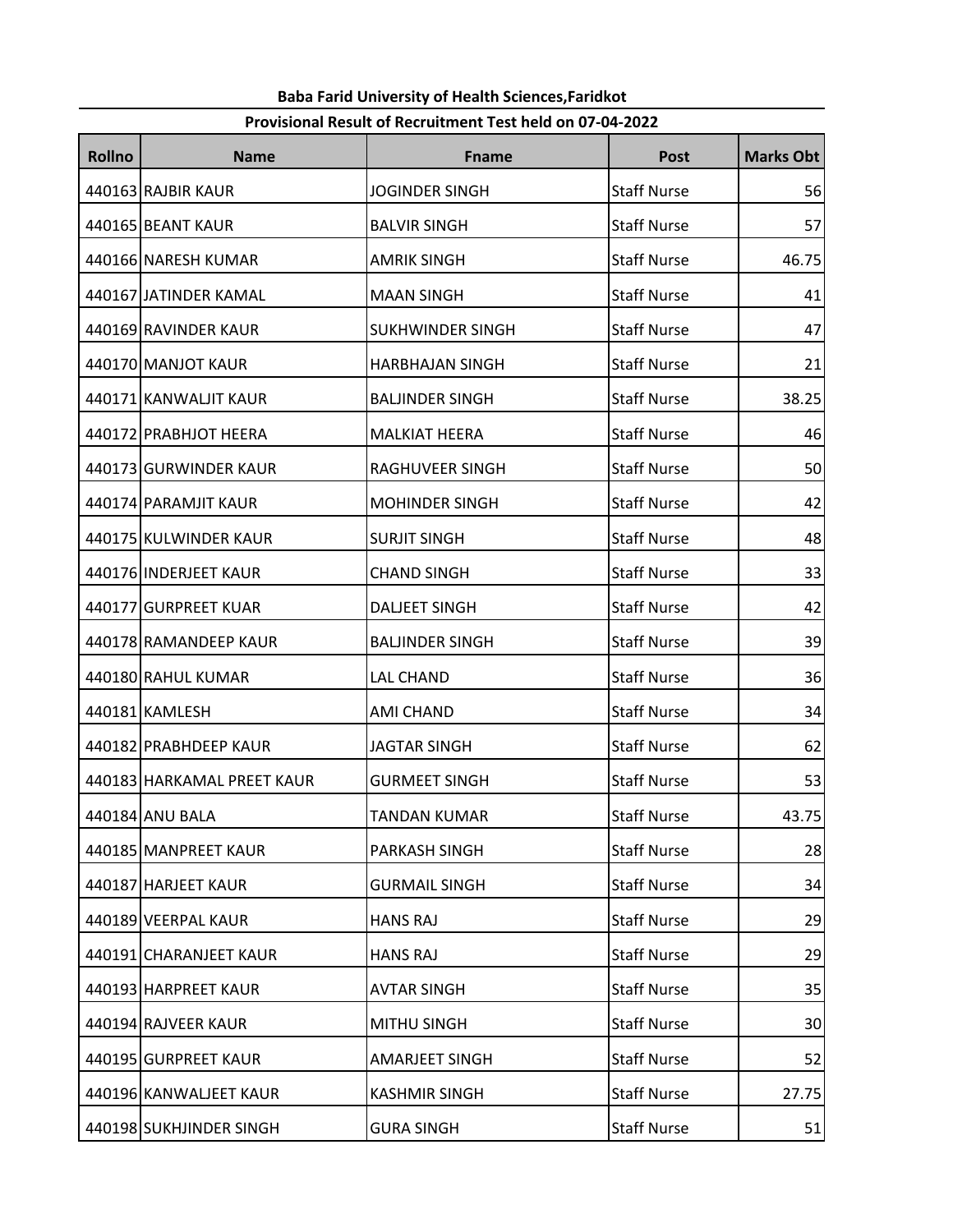# Rollno | Name | Fname | Post | Marks Obt 440199 SANDEEP KAUR GURBAX SINGH Staff Nurse 25 440200 KAMALJEET KAUR GURCHARAN SINGH Staff Nurse 24.75 440201 SURAJ PARKASH KALA RAM Staff Nurse  $\begin{array}{ccc} | & 48 \end{array}$ 440202 AMANDEEP KAUR SUKHDEV SINGH STAFF STAFF Nurse AT 41 440204 NAVNEET KAUR SURJEET SINGH SURJEET SINGH STAFF Nurse 20 Staff Nurse 440205 KAWALJEET SUCHA MASIH Staff Nurse 26.75 440207 NEHA SAINI SUNIL KUMAR Staff Nurse 62 440208 PARDEEP KAUR MANOHAR SINGH STAFF STAFF Nurse 21 440209 VIRPAL KAUR RAMPHAL SINGH Staff Nurse 41 440210 SHAGANDEEP KAUR JAGSEER SINGH STAFF STAff Nurse The STAGS STATE STATE STATE STATE STATE STATE STATE STA 440211 KHUSHBU KAPOOR BALDEV RAJ KAPOOR Staff Nurse Raj Kapoor Staff Nurse Assembly 440212 GURVEER SINGH **HARBHAJAN SINGH** SINGH Staff Nurse 144 440216 ARSHPREET KAUR SOHI KAMALJIT SINGH SOHI Staff Nurse | 73 440217 MADHU BALA PRITAM SINGH Staff Nurse 35 440218 JOHN MASIH **OM KAMAL** Staff Nurse 1 30 440219 PRIYA RANI PARDEEP KUMAR Staff Nurse 44 440220 NAVDEEP KAUR NAIB SINGH STATES STAFF NURSE STATES IN A STATE STATES IN A STATES STATES IN A STATES STAT 440223 AMARJEET KAUR MAHINDER SINGH STAFF SINGH STAFF NURSE STATES IN STAFF NURSE STATES 440224 RAJBINDER KAUR KALA SINGH Staff Nurse 28 440225 NEHA KUMARI GURCHARAN SINGH Staff Nurse 29 440228 ANJU BIKRAM SINGH Staff Nurse 28 440229 KARMJIT KAUR BAKHTAUR SINGH Staff Nurse 49 440230 GURWINDER KAUR KASHMIR SINGH STATE STAFF Nurse ASSAUR AT A 45 440231 PREETI MADAN LAL Staff Nurse 43 440233 HARDEEP KAUR CHHINDER SINGH Staff Nurse 29 440234 BAKHSHISH KAUR MEHINGA SINGH STAFF STAFF Nurse 1 32.75 440235 JASMINE SANDHU GURMEET SINGH SANDHU Staff Nurse 52.75 440238 KOMAL RAI SAHIB SAHIB Staff Nurse Nurse S5

### Baba Farid University of Health Sciences,Faridkot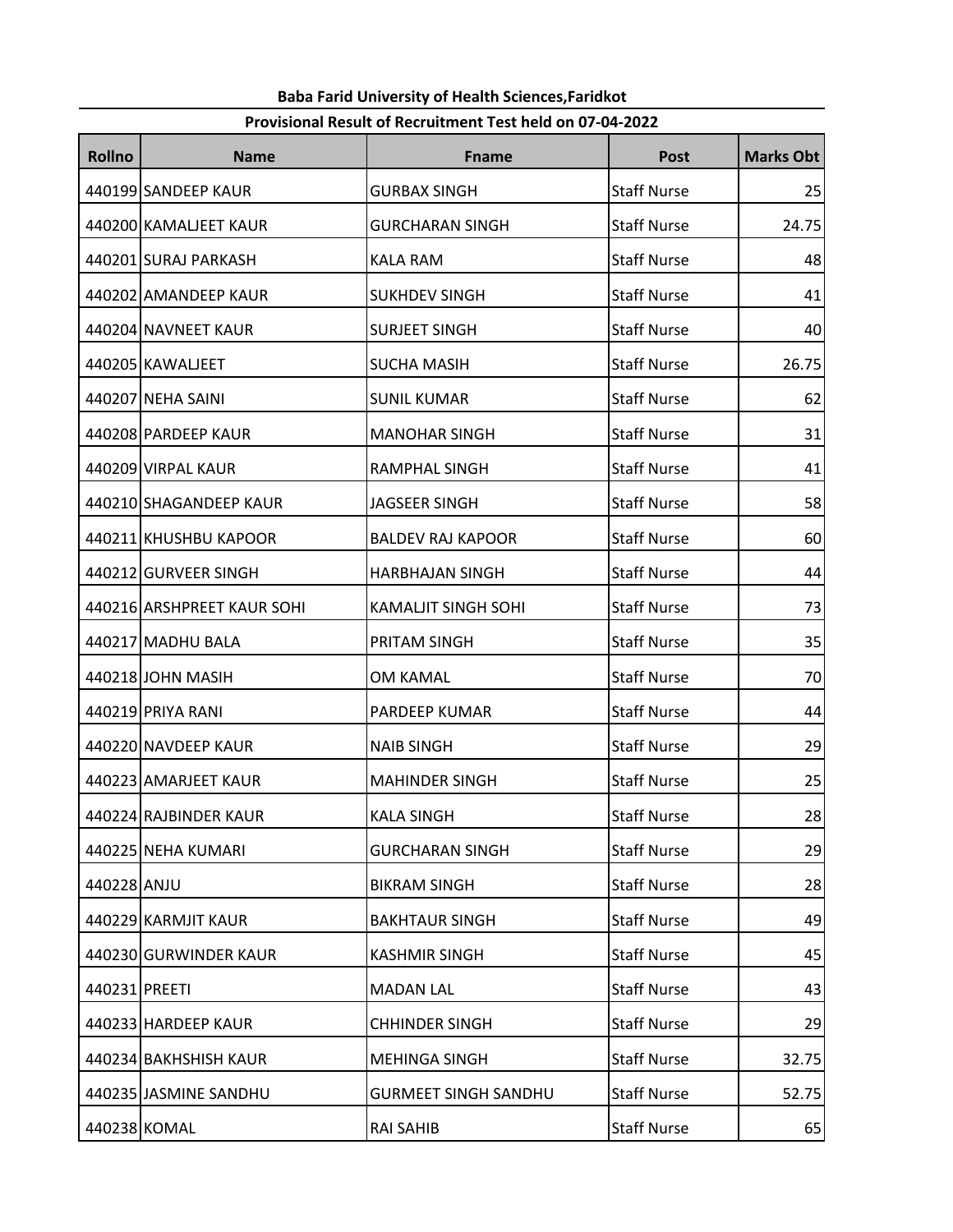## Baba Farid University of Health Sciences,Faridkot Provisional Result of Recruitment Test held on 07-04-2022 T

٦

Г

and the state of the

| <b>Rollno</b> | <b>Name</b>             | <b>Fname</b>                | <b>Post</b>        | <b>Marks Obt</b> |
|---------------|-------------------------|-----------------------------|--------------------|------------------|
|               | 440240 GURPREET KAUR    | <b>HARNAM SINGH</b>         | <b>Staff Nurse</b> | 40               |
|               | 440241 DHARAMVEER SINGH | <b>BHIM SINGH</b>           | <b>Staff Nurse</b> | 66               |
|               | 440242 ANTER SINGH      | <b>JANTA SINGH</b>          | <b>Staff Nurse</b> | 37               |
|               | 440243 AMANJOT KAUR     | SURINDER SINGH              | <b>Staff Nurse</b> | 35               |
|               | 440245 KAMLESH RANI     | MILKHA SINGH                | <b>Staff Nurse</b> | 34               |
|               | 440247 AMANJOT SINGH    | <b>TARSEM SINGH</b>         | <b>Staff Nurse</b> | 23               |
| 440248 ANITA  |                         | <b>MANJOOR</b>              | <b>Staff Nurse</b> | 36               |
|               | 440249 CHINKI ANGURAL   | MANGAL DASS                 | <b>Staff Nurse</b> | 36               |
|               | 440250 SARBJEET KAUR    | <b>CHARNJEET SINGH</b>      | <b>Staff Nurse</b> | 59               |
|               | 440251 RAMANDEEP KAUR   | <b>JAGDEV SINGH</b>         | <b>Staff Nurse</b> | 39               |
|               | 440253 MANJIT KAUR      | <b>PURAN SINGH</b>          | <b>Staff Nurse</b> | 8.25             |
|               | 440254 SUKHWINDER KAUR  | <b>SANTOKH SINGH</b>        | <b>Staff Nurse</b> | 43               |
|               | 440255 RAJWINDER KAUR   | <b>MAJOR SINGH</b>          | <b>Staff Nurse</b> | 43               |
|               | 440256 PARMJEET KAUR    | <b>GURTAIK SINGH</b>        | <b>Staff Nurse</b> | 41               |
|               | 440257 NAVNEET SINGH    | <b>HANS RAJ</b>             | <b>Staff Nurse</b> | 38               |
|               | 440258 SHARNPREET KAUR  | <b>PARMJIT SINGH</b>        | <b>Staff Nurse</b> | 22               |
|               | 440259 RAJWINDER KAUR   | <b>SATNAM SINGH</b>         | <b>Staff Nurse</b> | 28.75            |
| 440260        | SUKHDEEP SINGH DEOL     | <b>GURCHARAN SINGH DEOL</b> | <b>Staff Nurse</b> | 20               |
|               | 440261 NAVNEET KAUR     | SATPAL SINGH                | <b>Staff Nurse</b> | 41               |
|               | 440262 ARVIND           | SAHAB RAM                   | <b>Staff Nurse</b> | 56               |
|               | 440264 MAHESH KUMAR     | SATPAL SWAMI                | <b>Staff Nurse</b> | 53               |
|               | 440266 RANJEET KAUR     | <b>SWARAN SINGH</b>         | <b>Staff Nurse</b> | 25               |
|               | 440267 HARDEEP KAUR     | <b>HARPAL SINGH</b>         | <b>Staff Nurse</b> | 42               |
|               | 440268 POOJA RANI       | RAM PARKASH                 | <b>Staff Nurse</b> | 32               |
|               | 440269 RAMANDEEP KAUR   | <b>KULWANT SINGH</b>        | <b>Staff Nurse</b> | 47               |
| 440271 DIKSHA |                         | <b>ASHOK KUMAR</b>          | <b>Staff Nurse</b> | 64               |
|               | 440272 LAKSHMI DEVI     | PRITHVI RAJ                 | <b>Staff Nurse</b> | 50               |
|               | 440273 SUKHVIR KAUR     | RAVINDER SINGH              | <b>Staff Nurse</b> | 43               |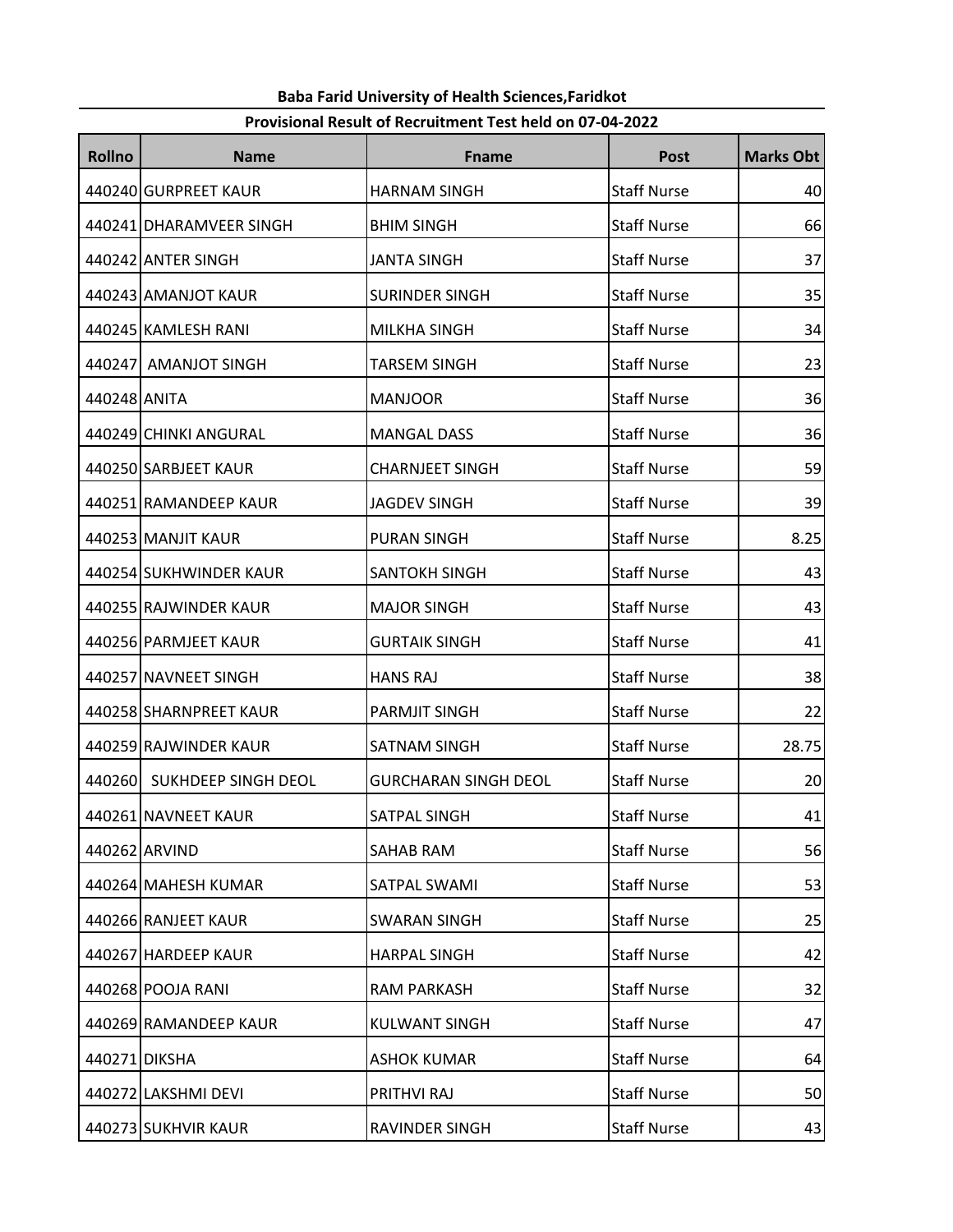# Rollno | Name | Fname | Post | Marks Obt 440274 AMANJOT KAUR
SALL GURTEJ SINGH
Staff Nurse
Staff Nurse
Staff Nurse
Staff Nurse 440275 SATWANT KAUR RAJINDER SINGH Staff Nurse 29.25 440276 HAPPY MOHINDER KUMAR Staff Nurse 20 Staff Nurse 20 440278 MONIKA RANI RAVI BHUSHAN Staff Nurse 47 440279 RANDEEP KAUR HARPAL SINGH Staff Nurse 33 440280 PARAMJEET KAUR DARSHAN SINGH Staff Nurse 47 440281 BEENA MUNSHI RAM Staff Nurse 60 440282 KARAMJEET KAUR CHAMKAUR SINGH STAFF Staff Nurse 1 48 440283 RAMANDEEP KAUR DEV SINGH STATES STAFF Nurse 255 440284 ANU RANI SATISH KUMAR Staff Nurse 37 440285 MANPREET KAUR LAKHVIR SINGH STATES SAFI Nurse Later S4 440286 NEETU MUKHTAR SINGH Staff Nurse 22 440288 MANPREET KAUR MANDER SINGH STATES STAFF Nurse 24 440289 SUNAINA SUKHDEV SINGH Staff Nurse 58 440290 ARSHDEEP KAUR GURMEET SINGH STAFF Staff Nurse 25.75 440293 RAMANDEEP KAUR GIYAN SINGH STATES STAFF Nurse A3 440294 NAVPREET KAUR DARSHAN SINGH Staff Nurse 48 440295 RAJVEER KAUR MEVA SINGH STATES STAFF NURSE SANGH 440296 AMANDEEP KAUR SURJIT SINGH Staff Nurse 52 440297 RAHIL SHARMA PARMINDER KUMAR Staff Nurse | 33 440298 NAVNEET KAUR CHARNJIT SINGH Staff Nurse 38 440299 AKVIR KAUR PAL SINGH Staff Nurse 30 440301 RAMANDEEP KAUR SUKHWINDER SINGH STAFF Nurse Staff Nurse 1 440302 MANPREET KAUR HARMEET SINGH STAFF STAFF Nurse AT 47 440308 JAGDEV SINGH MANDER SINGH STATES SINGH STAFF Nurse 28 440309 AMANPREET KAUR GURMIT SINGH STATES STAFF Nurse The STAGE STATES SO 440310 RAGHAV VERJESH KHANNA Staff Nurse 21 440311 SUKHPREET KAUR JOGINDER SINGH STAFF Staff Nurse 1 36

### Baba Farid University of Health Sciences,Faridkot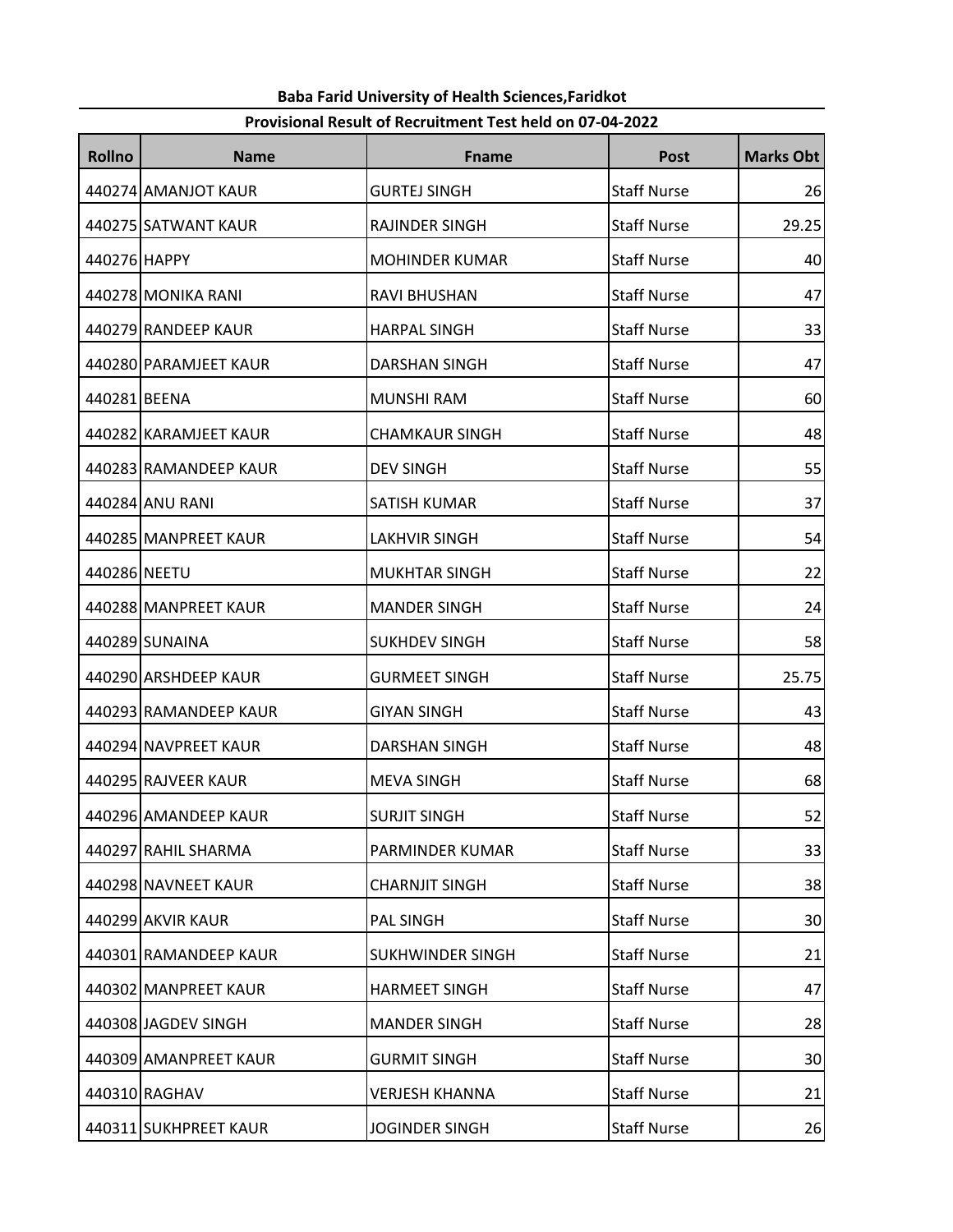| Rollno       | <b>Name</b>             | <b>Fname</b>             | <b>Post</b>        | <b>Marks Obt</b> |
|--------------|-------------------------|--------------------------|--------------------|------------------|
|              | 440312 HARPREET KAUR    | <b>KULDEEP SINGH</b>     | <b>Staff Nurse</b> | 80               |
|              | 440313 DIKSHA BHATT     | CHUNNILAL                | <b>Staff Nurse</b> | 42               |
|              | 440315 HARPREET KAUR    | SARBJEET SINGH           | <b>Staff Nurse</b> | 31.75            |
|              | 440316 PARVEEN KUMAR    | <b>MANPHOOL RAM</b>      | <b>Staff Nurse</b> | 62               |
|              | 440317 DAVINDER KAUR    | <b>HARCHAND SINGH</b>    | <b>Staff Nurse</b> | 43               |
|              | 440319 BALRAJBIR KAUR   | <b>JATINDERBIR SINGH</b> | <b>Staff Nurse</b> | 52               |
|              | 440320 PAWAN KUMAR      | <b>SUBHASH CHANDER</b>   | <b>Staff Nurse</b> | 42               |
|              | 440322 SUKHVEER KAUR    | <b>AMARJEET SINGH</b>    | <b>Staff Nurse</b> | 21               |
|              | 440323 SUKHANPREET KAUR | <b>HARBHAJAN SINGH</b>   | <b>Staff Nurse</b> | 66               |
|              | 440327 RINKLE           | <b>LAKHBIR CHAND</b>     | <b>Staff Nurse</b> | 39.5             |
|              | 440328 NIRMAL KAUR      | <b>RIASTEE SINGH</b>     | <b>Staff Nurse</b> | 37               |
|              | 440329 KARANVEER SINGH  | <b>RANJIT SINGH</b>      | <b>Staff Nurse</b> | 22               |
|              | 440330 KULWINDER KAUR   | <b>JASBEER SINGH</b>     | <b>Staff Nurse</b> | 18.25            |
|              | 440331 MANPREET SINGH   | <b>MEWA SINGH</b>        | <b>Staff Nurse</b> | 43               |
|              | 440332 KAMALJIT KAUR    | <b>NINDER SINGH</b>      | <b>Staff Nurse</b> | 33               |
|              | 440333 HARPREET KAUR    | <b>AMREEK SINGH</b>      | <b>Staff Nurse</b> | 51               |
|              | 440334 SHALU CHAUDHARY  | PAWAN KUMAR              | <b>Staff Nurse</b> | 76               |
|              | 440337 KIRAN BALA       | PAWAN KUMAR              | <b>Staff Nurse</b> | 50               |
|              | 440338 HARSAHIB SINGH   | <b>HARNEK SINGH</b>      | <b>Staff Nurse</b> | 35               |
|              | 440341 KALPANA RANI     | <b>KARAMJIT SINGH</b>    | <b>Staff Nurse</b> | 56               |
| 440343 VICKY |                         | NARINDER KUMAR           | <b>Staff Nurse</b> | 58               |
|              | 440344 RAJBIR KAUR      | <b>HARJEET SINGH</b>     | <b>Staff Nurse</b> | 36               |
|              | 440345 BALJINDER KAUR   | <b>JASKARAN SINGH</b>    | <b>Staff Nurse</b> | 26               |
|              | 440348 NIDHI CATHERINE  | PREM MASIH               | <b>Staff Nurse</b> | 40               |
|              | 440349 KOMAL RANI       | <b>SATNAM SINGH</b>      | <b>Staff Nurse</b> | 51               |
|              | 440351 BEANT KAUR       | SINGARA SINGH            | <b>Staff Nurse</b> | 35               |
| 440352 ARIF  |                         | MOHMAD ALI               | <b>Staff Nurse</b> | 47               |
|              | 440353 RAJENDER SINGH   | <b>KRISHAN SINGH</b>     | <b>Staff Nurse</b> | 54               |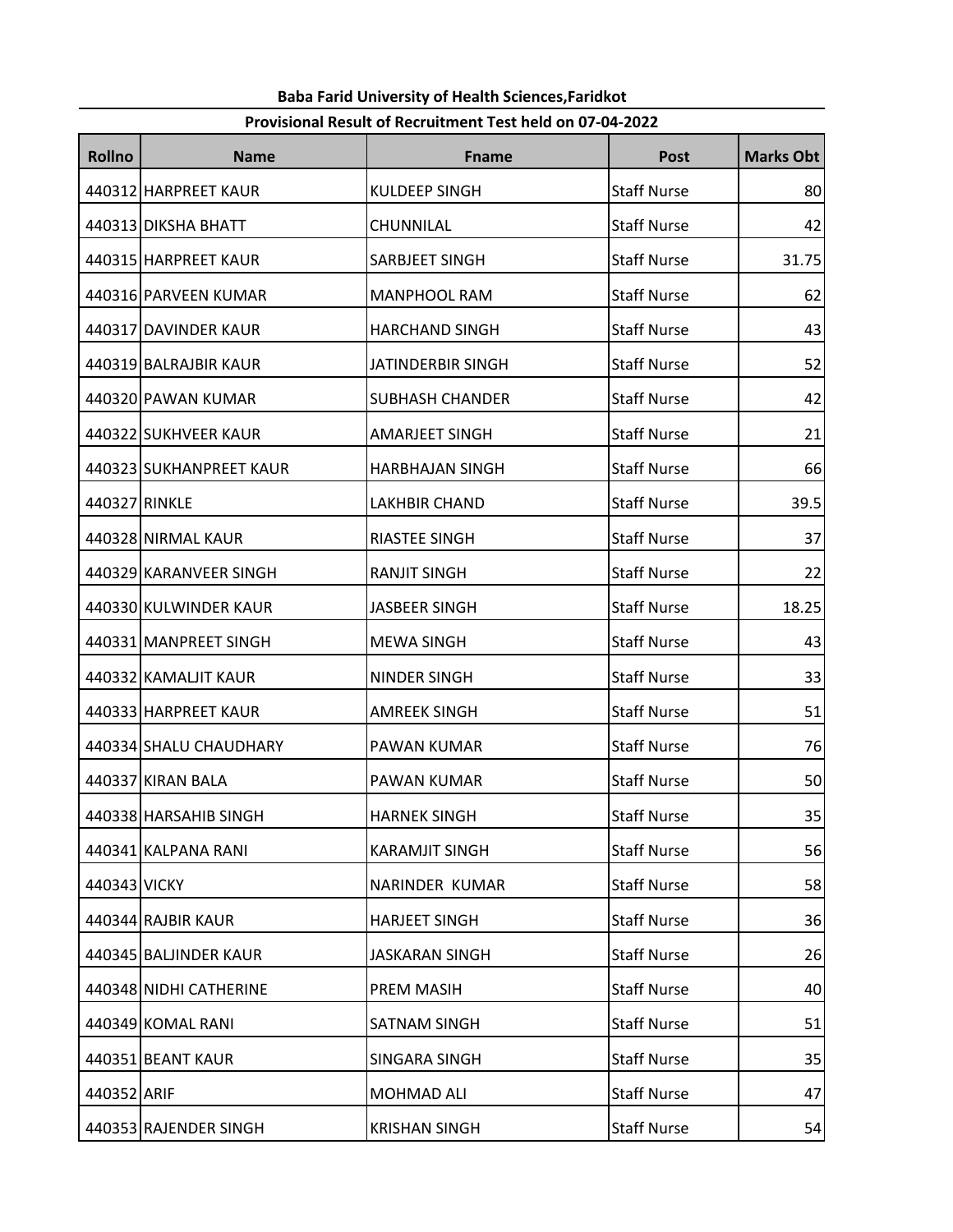# Rollno | Name | Fname | Post | Marks Obt 440354 PRINKA RANI RAMI RAM CHAND Staff Nurse Nurse S3 440356 DILPREET KAUR CHANCHAL SINGH Staff Nurse 70 440358 SHRUTI DHEERAJ KUMAR Staff Nurse 57 440359 REKHA MOHAN LAL Staff Nurse 24.25 440360 SANTOSH KUMARI (OM PAL CHEROLD STAFf Nurse 27.75 440361 GURWINDER KAUR SUKHDEV SINGH STATE STAFF Nurse STATES INGLES 440362 RAJWINDER KAUR DHARAMPAL SINGH Staff Nurse 56 440363 NISHA SHARMA RAJ KUMAR SHARMA RAJ KUMAR SHARMA SHAFMUSHARMA SHARMA SHARMA SHARMA RAJ SHARMA SHARMA SHARMA 440366 LAKHVINDER KAUR SUKHVEER SINGH STAFF STAFF STAFF STAFF STAFF STAFF STAFF STAFF STAFF STAFF STAFF STAFF S 440367 SHARANDEEP KAUR HANSA SINGH STATES STAFF NURSE STATES STATES IN STATES STA 440369 JAIPAL MANGAT RAM Staff Nurse 2.5 440370 RACHNA NIHAL CHAND Staff Nurse 29 440374 MANPREET KAUR KULWANT SINGH Staff Nurse | 55 440375 PANKAJ KUMAR PAWAN KUMAR STATE STAFF NURSE STATE ASSAULT ASSAULT ASSAULT A 440376 DAVINDER SINGH SUBA SINGH SUBA SINGH STAFF Nurse Staff Nurse Staff Nurse States I 440377 LAKHVEER KAUR AJAIB SINGH SINGH STAFF STAFF STAFF STAFF STAFF STAFF AT ASSAUR 440379 JASWINDER KAUR GURDEV SINGH Staff Nurse 37 440380 BHINDER KAUR GURDEV SINGH Staff Nurse 21 440383 SEEMA RANI RAM CHAND Staff Nurse 41 440385 NIKHIL PARDEEP KUMAR Staff Nurse 28 440387 JASPAL KAUR JOGINDER SINGH Staff Nurse 28 440388 AMARJEET KAUR SURJIT SINGH SURJIT SINGH STAFF Nurse 1 32 440391 CHARANJIT KAUR JAIMAL SINGH Staff Nurse 49 440393 LAKHWINDER SINGH BASANT SINGH STATES SINGH STAFF Nurse A2 440394 SONIKA SURINDER PAL SINGH Staff Nurse 22 440395 ARPIT THE PAWAN KUMAR STATE SERVICES AND STATE SERVICES AND STATE STATE STATE STATE STATE STA 440397 VIKAS MUKESH SANGAWAN Staff Nurse 26.75 440398 LUXMAN SINGH GURBACHAN SINGH Staff Nurse 1 50

### Baba Farid University of Health Sciences,Faridkot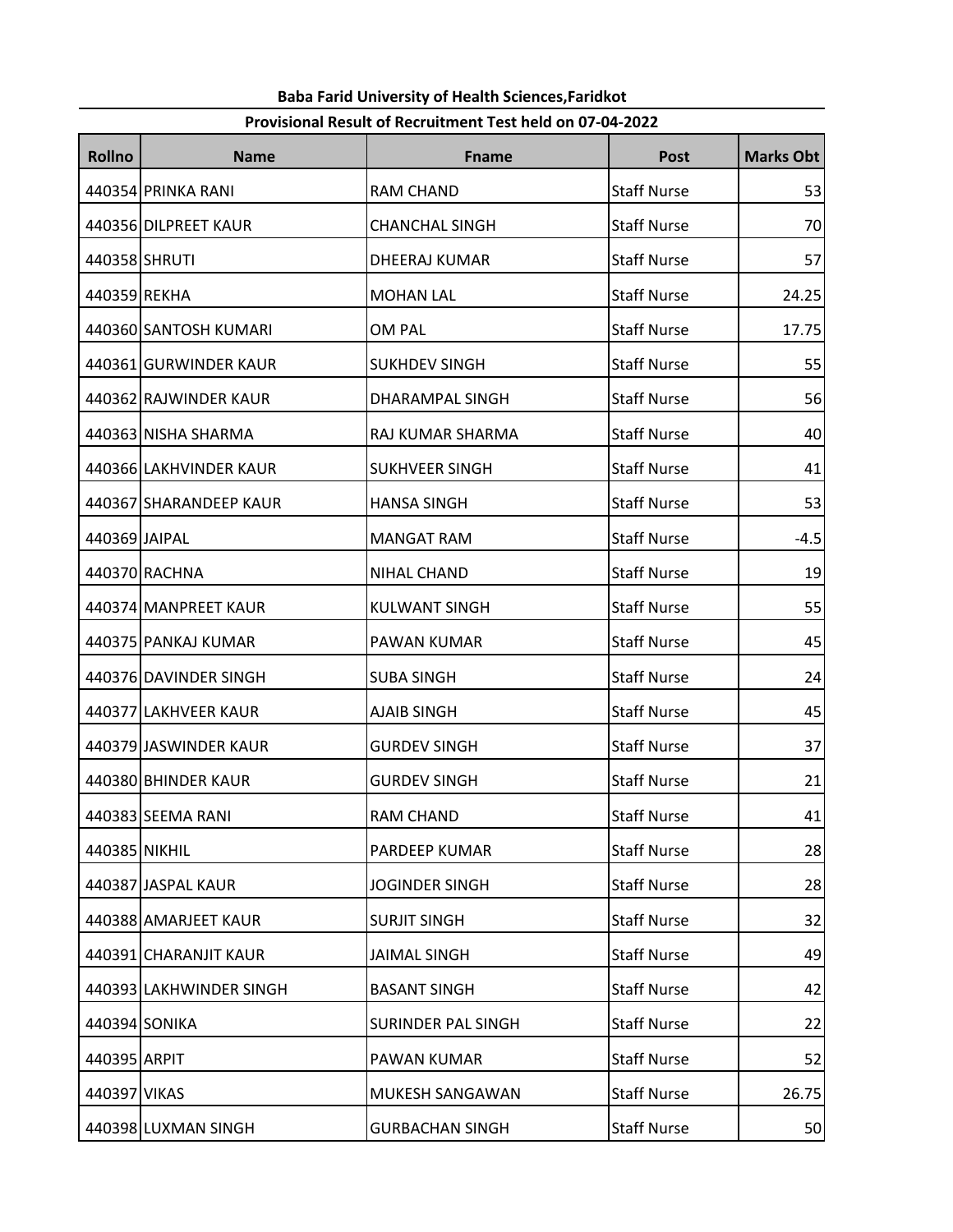# Rollno | Name | Fname | Post | Marks Obt 440399 PAYAL RAJINDER KUMAR Staff Nurse 1997 27 440400 RAJBIR KAUR SATNAM SINGH Staff Nurse 32 440402 GURPREET KAUR LT RAJINDER SINGH Staff Nurse Radio Staff State State State State State State St 440403 AMANPREET THE TALWINDER SINGH STAFF STAFF STAFF STATES STATES STATES STATES IN STATES STATES STATES STA 440404 DIKSHA RANI PAWAN KUMAR Staff Nurse 21 440405 GURWINDER SINGH JEET SINGH STATES ING HISTORIC STAFF NURSE SING HISTORIC STATES IN A LOST STA 440406 MANPREET KAUR SUKHDEV SINGH STATE STAFF Nurse National Staff Nurse National Staff Nurse National State S 440407 SARBJOT KAUR BHUPINDER SINGH STAFF Nurse 25 440410 SANDEEP SINGH GURJEET SINGH STAFF SINGH STAFF NURSE STATES SINGH 440411 GURPREET KAUR MARCHAND SINGH STAFF Staff Nurse Nurse 25 440412 MANDEEP KAUR KAKA SINGH Staff Nurse 37 440413 ANJU RAM UJJAGAR Staff Nurse 266 440415 GREPHEN MASIH MAKHAN MASIH Staff Nurse 28 440416 SANDEEP KAUR BOHAR SINGH Staff Nurse 34 440419 PRABHJEET KAUR JASBIR SINGH Staff Nurse 39 440420 JYOTI ROSHAN CHAND Staff Nurse 46 440421 MANDEEP KAUR SUKHMANDER SINGH Staff Nurse 39 440423 HARPREET KAUR JAGGA SINGH Staff Nurse 38 440426 RAJPREET KAUR AJMER SINGH Staff Nurse 47 440427 RAJINDER KAUR JASWANT SINGH Staff Nurse 28 440428 SANAM KUMAR RAJ KUMAR STATE STAFF Nurse 29 440429 AMRIK PAL SINGH MANDER SINGH STATES SINGH STATES STATES IN STATES IN STATES IN STATES IN STATES IN STAT 440432 HARSHREET KAUR NIRMAL SINGH STATE STAFF Nurse National Staff Nurse National State State State State St 440433 MANINDERJEET KAUR MANJEET SINGH STATE STAFF Nurse 1 36 440434 MAKHAN SINGH MOHINDER SINGH STATES SINGH 440435 RITIKA AMARJEET STATE STAFF AMARJEET STAFF AMARJEET STAFF AMARJEET STAFF AMARJEET STAFF AMARJEET STAFF AMARJEET STAFF AMARJEET STAFF AMARJEET AMARJEET AMARJEET AMARJEET AFT AMARJEET AFT AMARJEET AFT AMARJEET AFT AMA 440436 SHARMA SINGH KALA SINGH Staff Nurse 37 440437 GAGANDEEP KAUR SUBA SINGH SUBA SINGH STAFF STAFF STAGES STAGES STATES IN STATES STATES STATES STAGES ST

## Baba Farid University of Health Sciences,Faridkot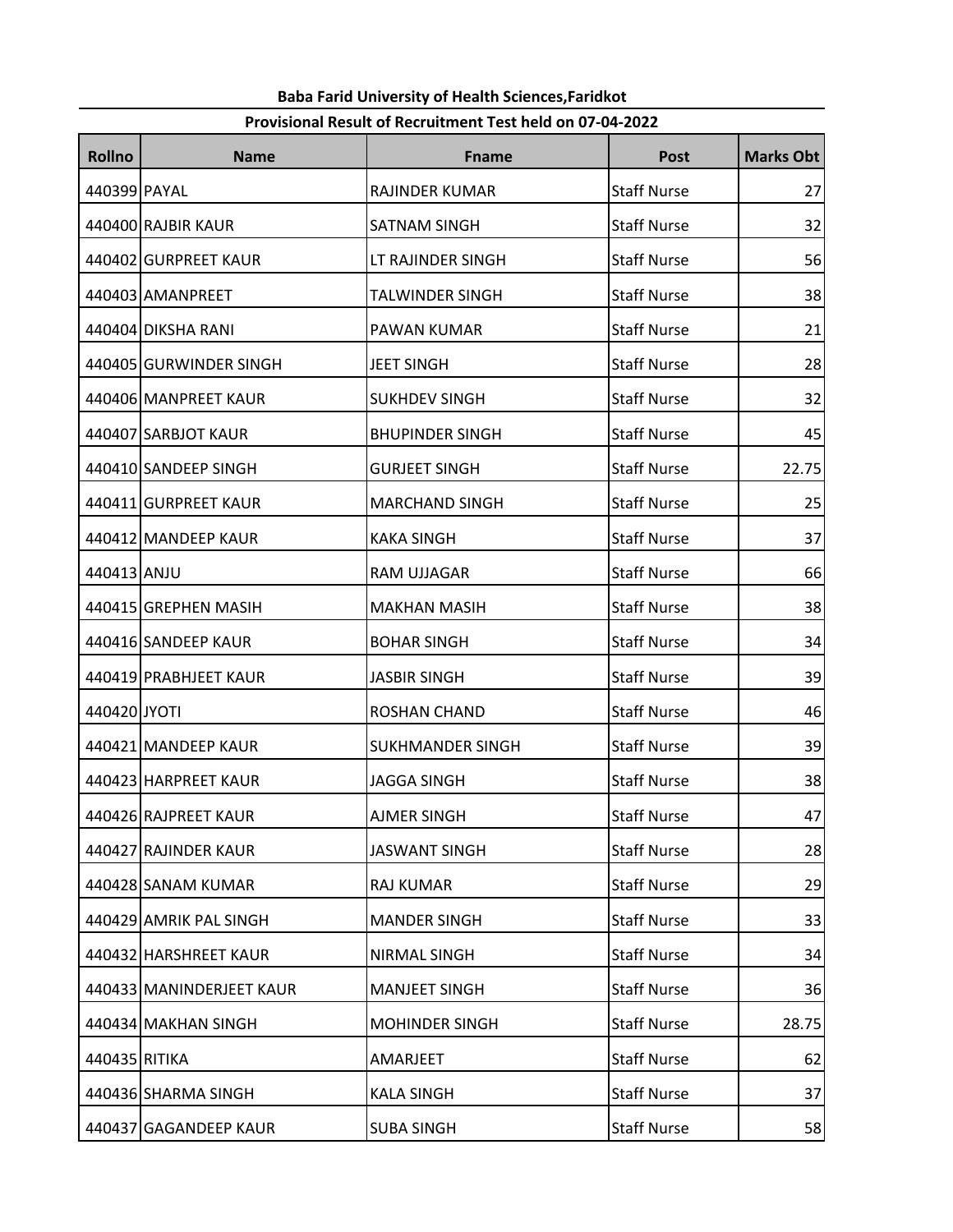# Rollno | Name | Fname | Post | Marks Obt 440439 UPASNA YUSAF MASIH Staff Nurse 28 440442 MAMTA NARESH SINGH Staff Nurse 35 440443 AMRINDER KAUR GIAN SINGH STATES STAFF Nurse 1 48 440444 SIMRANJEET KAUR TEJINDER SINGH STAFF STAFF Nurse Terminal Staff Nurse Terminal Staff Nurse S1 440445 MONU KUMAR MADAN LAL NEW STAFF Nurse NStaff Nurse Nurse 244 440446 SUSHIL KUMAR VIJAY SINGH Staff Nurse 35 440447 REENA KAUR NIRMAL SINGH SINGH Staff Nurse 29 440448 AZMATVEER KAUR NACHHATAR SINGH STAFF STAff Nurse 29 440449 ANNU RANI VISHAN DAS Staff Nurse 43 440450 BABALJEET KAUR BIKKAR SINGH Staff Nurse 36 440451 PRIYA SHARMA MEHAR CHAND SHARMA Staff Nurse 1 41 440452 GAGANDEEP KAUR MAGGHAR SINGH STAGHAR SINGH 440455 ANAMIKA KULWANT SINGH STAFF Nurse 25 440456 MANPREET KAUR SIMAR LAL SIMAR LAL STAFf Nurse Nurse 30 440457 HARDIP SINGH BALWINDER SINGH STATES STAFF Nurse 28 440458 SUKHJEET KAUR KAUR SINGH Staff Nurse 26 440459 SAHILPREET KAUR PARDEEP SINGH STATES STAFF Nurse 27 440460 DEEPAK SONI DEVI DAYAL SONI Staff Nurse 28 440462 ANURADHA DEVI LAL Staff Nurse 43 440465 KANWAR NAVDEEP KAUR BALJEET SINGH STATES STAFF Nurse The STATES STATES IN STATES IN STATES STA 440466 RAJWINDER KAUR AMARJIT SINGH Staff Nurse 17.25 440467 NIRMAL PREET KAUR GURMEET SINGH STAFF NURSE STAFF STAGE AT STAFF AND 40 440468 KAMALJEET KAUR NAJAR SINGH STATES STAFF NURSE STATES SOLUTION STATES IN STATES SOLUTION STATES SOLUTION 440469 SARABJIT KAUR AJIT SINGH Staff Nurse 70 440470 MANISHA JAGDISH KUMAR Staff Nurse 52 440472 RAJDEEP KAUR BHOLA SINGH Staff Nurse 67 440473 BHUPINDER KAUR BOOTA SINGH STATES STAFF Nurse ATT STATES IN STATES IN STATES IN STATES IN STA 440474 AMOLAK RAJ TARSEM LAL Staff Nurse 32

#### Baba Farid University of Health Sciences,Faridkot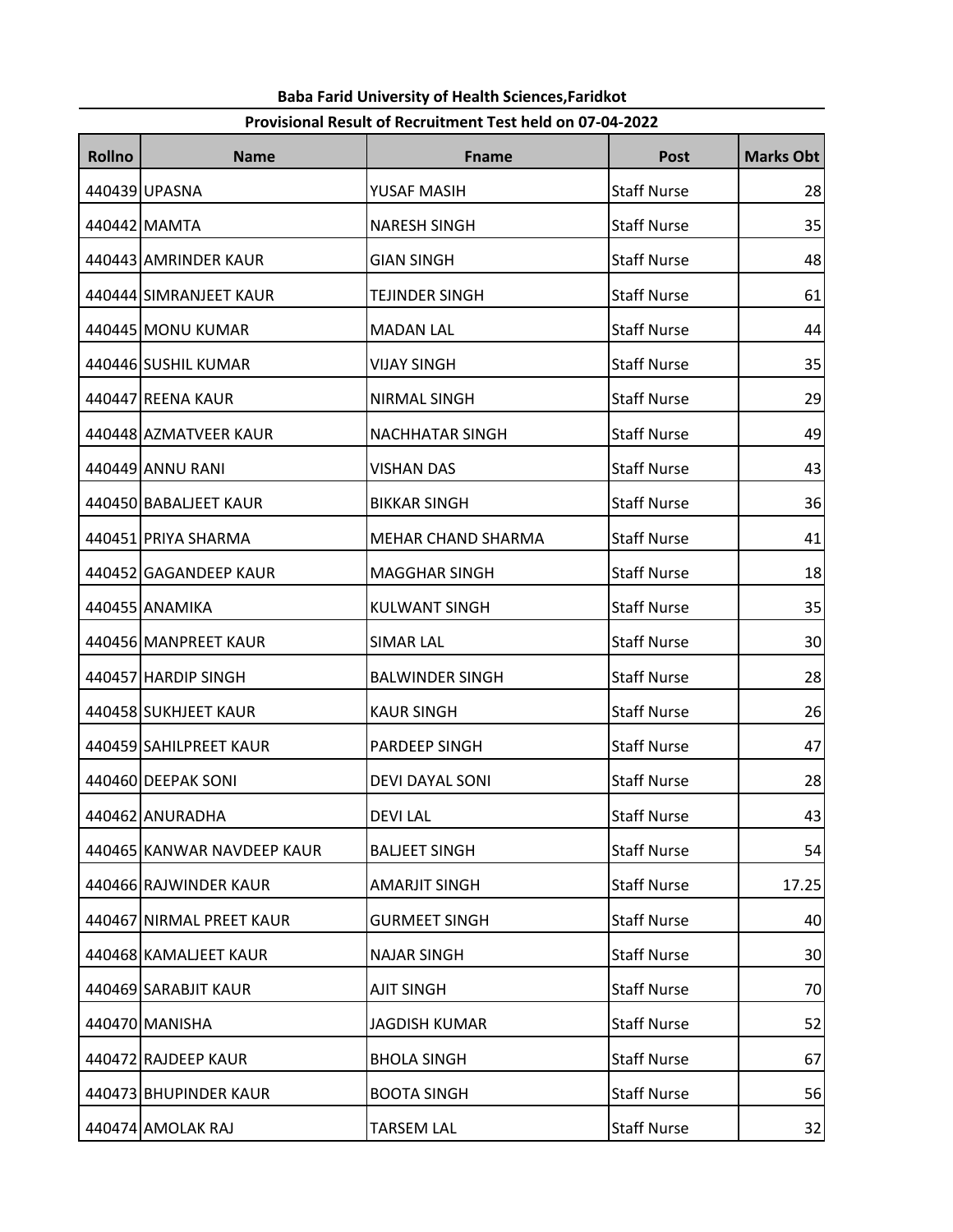# Rollno | Name | Fname | Post | Marks Obt 440477 AMIT KUMAR BALRAM STATE STATE STATE STATE STATE IN THE STATE STATE IS A STATE STATE STATE STA 440478 SUNIL MASIH SADIQ MASIH Staff Nurse 26 440479 NAVRAJ KAUR GURSHARAN SINGH Staff Nurse 33 440480 HARVEER KAUR BABU SINGH Staff Nurse 47 440486 MEHAKPREET KAUR MANOHAR LAL NEW STAff Nurse 1 32 440487 VISHALI SHADI LAL Staff Nurse 26 440491 AMARPAL KAUR RAM SINGH STATES STAFF Nurse RAM STAGE STATES IN STATES IN STATES IN STATES IN STATES IN S 440492 SANDEEP KAUR JASWANT SINGH Staff Nurse 35 440493 AMANDEEP KAUR JARNAIL SINGH STAFF STAff Nurse 26.5 440494 BALWINDER KAUR DHALIWAL CHAND SINGH STATES STAFF Nurse The 61.75 440495 JASVIR KAUR MAGGHAR SINGH Staff Nurse 54 440496 HARSIMRAN KAUR MANN GURJANT SINGH MANN Staff Nurse | 46.75 440497 NEHA RANI AKHILESH KUMAR Staff Nurse 38 440498 JASPREET KAUR DARSHAN SINGH Staff Nurse 40 440500 SUMAN HARI SINGH STATES STAFF Nurse 24 440502 KAMAL GREWAL GURDEEP SINGH GREWAL Staff Nurse 1 440503 AMRITRAJ KAUR ZORAWAR SINGH Staff Nurse 29 440504 HARJINDER KAUR BALIHAR SINGH Staff Nurse 27 440505 SATVEER KAUR GURMEET SINGH Staff Nurse 8 440506 DIVYA HARISH KOHLI Staff Nurse 39 440507 SUKHJIT KAUR VIR SINGH Staff Nurse 26 440509 GURJEET KAUR SARWAN SINGH Staff Nurse 35 440510 KULWINDER KAUR PRITAM SINGH STATE STAFF Nurse 1 31 440515 KULDEEP RAJ KUMAR STATES SERVES IN STATE SERVES IN STATE SERVES IN STATE STATES IN STATES SERVES IN STA 440519 RAMANDEEP KAUR MEJOR SINGH STATES STAFF Nurse 29 440520 RANJIT KAUR SWARAN SINGH STAFF STAFF STATES SAND STATES STATES IN STATES STATES STATES STATES TO A STAT 440521 AMANDEEP SINGH BALDEV SINGH STATES STAFF Nurse National Staff Nurse National Staff Nurse S3 440522 PARMINDER KAUR SUKHA SINGH STATE STAFF Nurse 29.75

### Baba Farid University of Health Sciences,Faridkot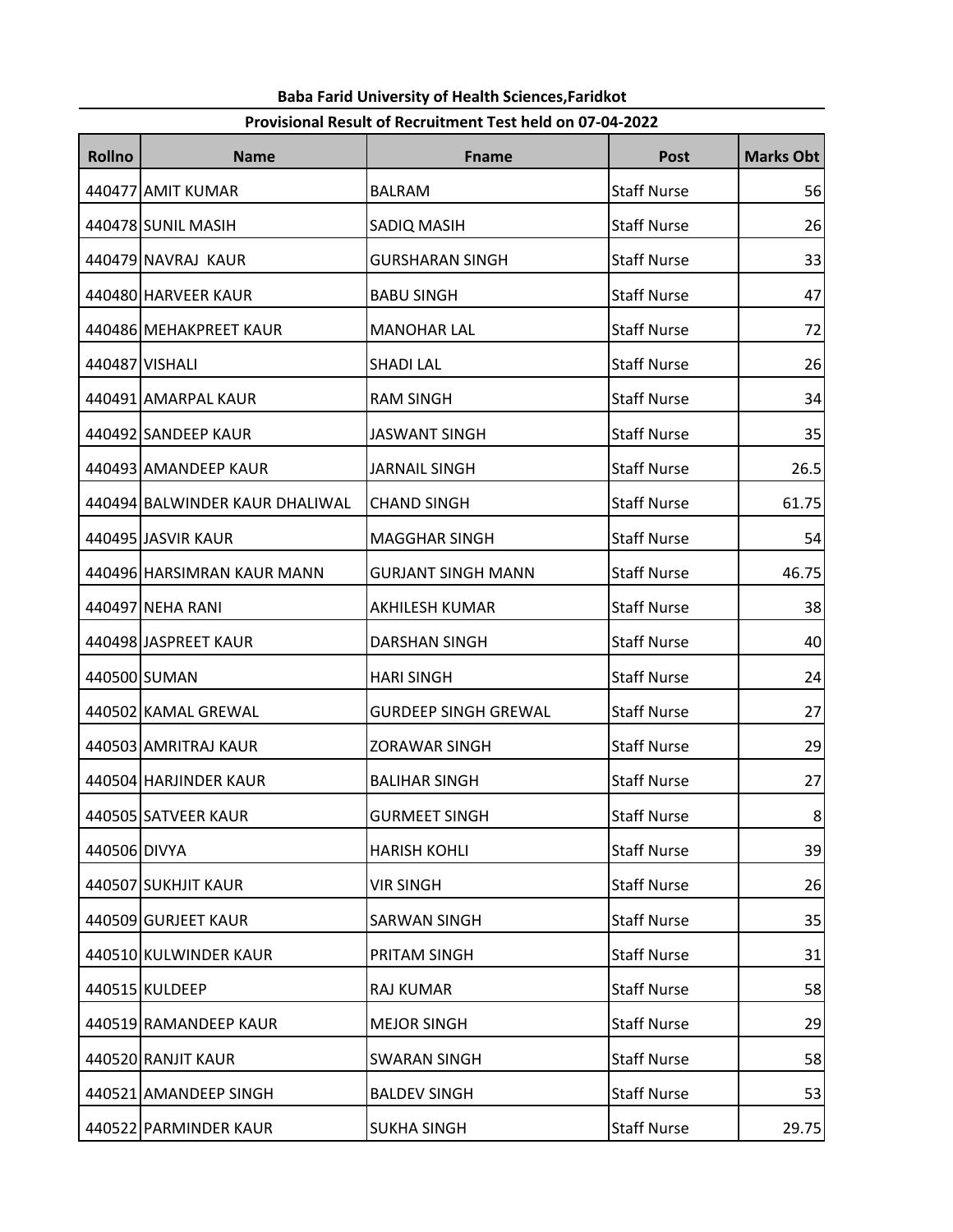# Rollno | Name | Fname | Post | Marks Obt 440523 AMANDEEP KAUR BALWANT SINGH STAFF STAFF Nurse | 52 440524 AMANDEEP KAUR LAKHWINDER SINGH Staff Nurse 40 440525 RASEEL KUMAR DHAN SINGH Staff Nurse 35 440526 RAJVEER KAUR MANJEET SINGH STATES STAFF Nurse National Staff Nurse National Staff Nurse National St 440527 RAJINDER KAUR BIKAR SINGH STATES STAFF Nurse National Staff Nurse States in the States of Sta 440530 MANPREET KAUR RAM SINGH STATES STAFF NURSE STATES AND STATE THAT ASSEMBLY A STATE AND RESERVE THAT ASSEM 440531 SHIKHA KATHIA DHARAMPAL KATHIA Staff Nurse 30 440536 SHIVALI RASAL RASAL MASIH Staff Nurse 37 440537 KULDEEP SINGH LUXMI NARYAN Staff Nurse 28 440538 SUKHPREET KAUR JAGDEV SINGH Staff Nurse 26.5 440539 SANDEEP KAUR SURJEET SINGH STAFF STAFF SINGH 440541 JASPREET KAUR **HARMESH DASS** Staff Nurse 20 440542 GURJEET KAUR PRITAM SINGH Staff Nurse 37 440545 SHIMLA RANI SHERA RAM Staff Nurse 29 440546 RINKAL RAVINDER KUMAR Staff Nurse 50.75 440547 SATGUR SINGH NAJJAR SINGH STATES STAFF Nurse 27 440549 JAGSIR SINGH ATWAL GURJANT SINGH Staff Nurse 37 440551 ANJALI ANIL KUMAR STAFF NURSE STAFF NURSE NEWSLET AND A LOT AND A LOT ANIL KUMAR STAFF STAFF NURSE STAFF 440553 KOMALPREET KAUR SANDHU GURPARTAP SINGH Staff Nurse 47 440554 KANIKA SHARMA KAPIL SHARMA Staff Nurse 60 440555 PRIYA KIKAR SINGH Staff Nurse 22 440556 JASWINDER KAUR PAL SINGH Staff Nurse 40 440557 KARUNA SAMIL Staff Nurse 67

440558 JASPREET KAUR EKAM SINGH Staff Nurse 53.25

440559 JAGDEEP KAUR MUKHTIAR SINGH STAFF STAff Nurse National ASS 32

440560 KAMALDEEP SINGH HARJINDER SINGH STAFF SINGH STAFF STAFF STAFF STAFF STAFF STAFF AT STAFF AT A

440561 JAGROOP KAUR GURSHARAN SINGH Staff Nurse 24

440562 NAVDEEP KAUR KULWANT SINGH Staff Nurse 27

## Baba Farid University of Health Sciences,Faridkot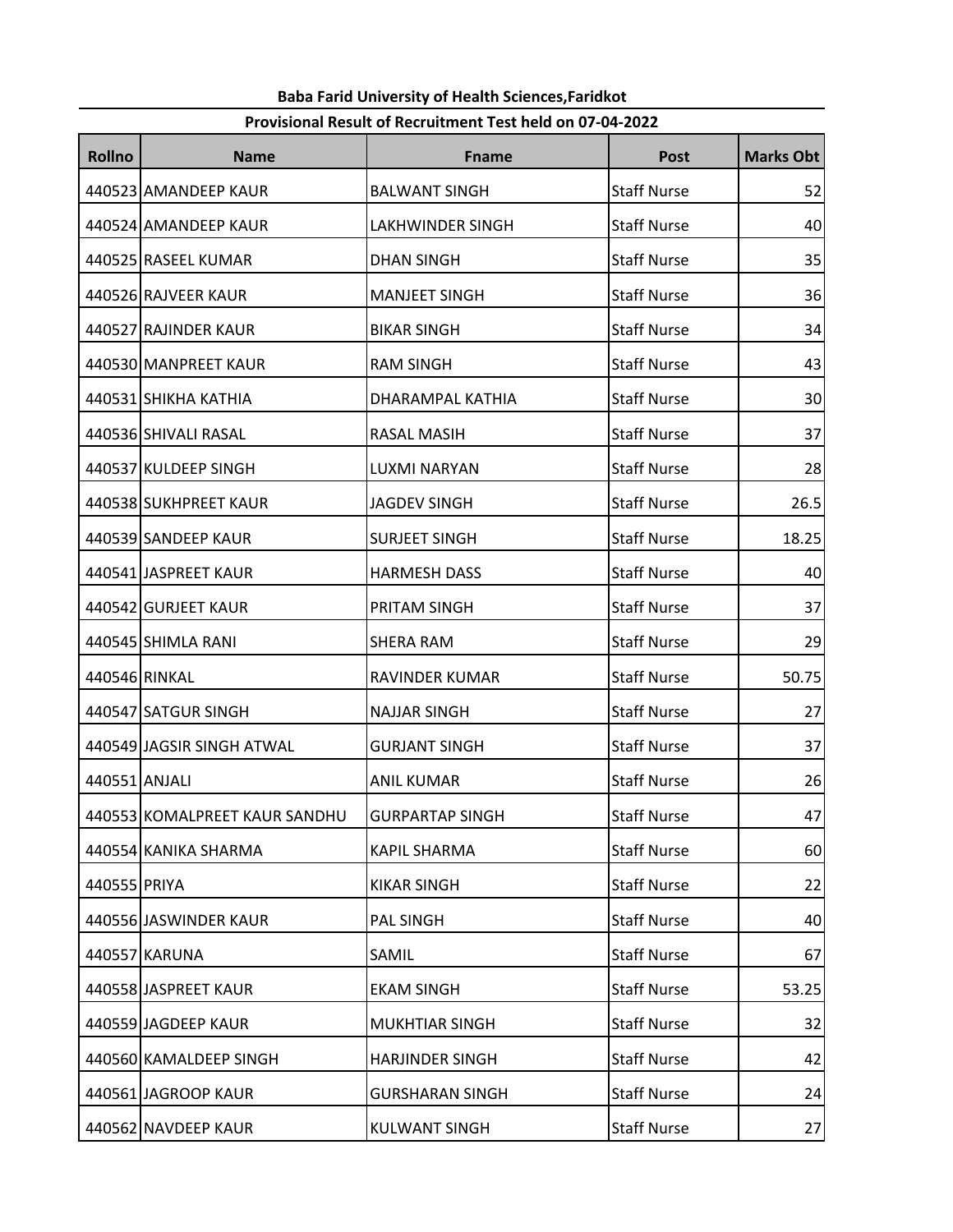# Rollno | Name | Fname | Post | Marks Obt 440565 AMANDEEP KAUR RANJEET SINGH STAFF STAFF Nurse RANJEET SINGH 440567 RAJAN JAGDISH PRASAD Staff Nurse 30 440568 KULDEEP SINGH HARBHAJAN SINGH Staff Nurse 56 440569 SHIVANI MADAN LAL Staff Nurse 20 440572 PARAMPREET KAUR GURNAM SINGH STAFF STAFF Nurse The STAGGE STAGE STAGE 440573 DALJIT KAUR JUGRAJ SINGH Staff Nurse 30 440574 DAMANDEEP KAUR BALWINDER SINGH STAFF Nurse Radio 33 440575 KIRANDEEP KAUR SHINDER SINGH STATES STAFF Nurse S2 440576 NAVDEEP KAUR **HARJINDER SINGH** Staff Nurse S1 440577 PARMINDER KAUR GURDEV SINGH STAFF STAff Nurse Theory 30 440578 AMANDEEP KAUR PAUL SINGH STATES STAFF Nurse 24.75 440580 JASWINDER KAUR MANPREET SINGH Staff Nurse 23 440582 JIWAN JYOTI TARA SINGH Staff Nurse 41 440584 NEHA SURINDERPAL Staff Nurse 45 440586 SIMARN SHAM LAL SHAM LAL Staff Nurse 29 440587 ISAAC MUKESH KUMAR Staff Nurse 40 440588 RUPINDER KAUR MUKHTIAR SINGH STAFF STAff Nurse Nurse S8 440589 NARINDER KAUR RESHAM SINGH STAFF STAff Nurse Reserved In State State State State State State State State Sta 440590 ANU ROMY KASHMIR CHAND Staff Nurse 47 440591 KIRANJEET KAUR BUTTA SINGH STATES STAFF Nurse RESERVED ASSAULT AT A SINGH 440592 GURMEET KAUR PAL SINGH STATES STAFF Nurse 29 440593 SAPNA DEVI MANI RAM Staff Nurse 26 440594 ANNU RANJIT SINGH STAFF RANJIT SINGH STAFF RANJIT SING H 440597 GURDEEP SINGH TARA SINGH STATES ING STAFF Nurse Theory Staff Nurse Nurse Staff Nurse States I 440599 JASPAL SINGH JARNAIL SINGH Staff Nurse 28 440601 KARAN KHOKHAR **INDER SAIN STAFF SAIN** Staff Nurse Nurse 33 440602 RAMNEET KAUR KULDEEP SINGH Staff Nurse 36 440604 GURPREET KAUR BALJEET SINGH STAFF STAFF SING STAFF STAFF STAFF STAFF STAFF STAFF STAFF STAFF STAFF STAFF STAFF STAFF STAFF STAFF STAFF STAFF STAFF STAFF STAFF STAFF STAFF STAFF STAFF STAFF STAFF STAFF STAFF STAFF ST

### Baba Farid University of Health Sciences,Faridkot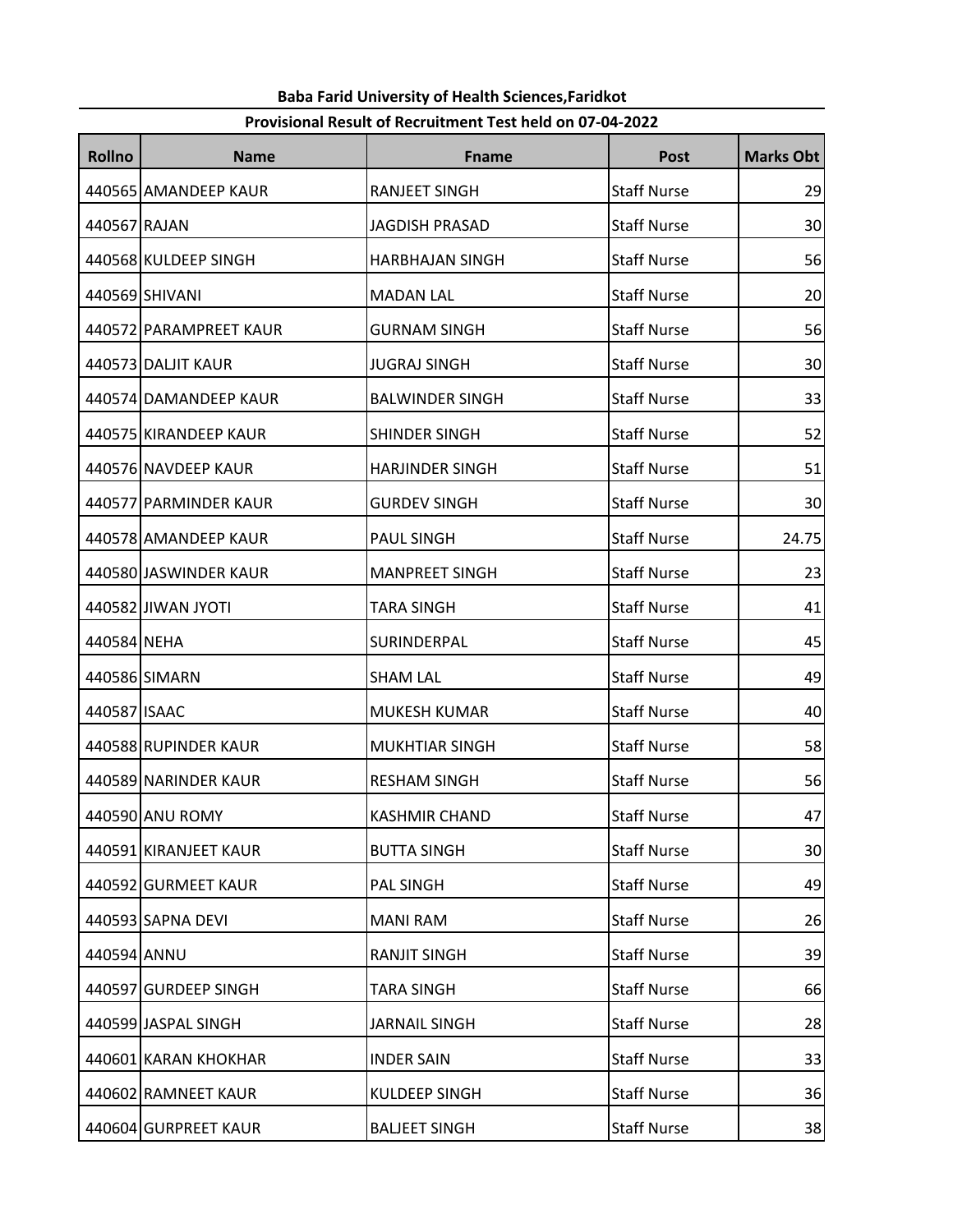# Rollno | Name | Fname | Post | Marks Obt 440605 REKHA RANI JOGINDER SINGH Staff Nurse 19.75 440606 SUKHJINDER KAUR LABH SINGH Staff Nurse 53 440607 SURINDER KAUR KAMAIL SINGH STATES STAFF NURSE STATES STATES IN STATES STATES STATES STATES ST 440608 MANDEEP KAUR GURMAIL SINGH Staff Nurse 36 440610 SUNNY DEOL JAGGA SINGH Staff Nurse 26 440611 LOVEPREET HANS RAJ Staff Nurse 30 440613 MANDEEP SINGH BHIM SINGH STAGH STAFF Nurse 27.75 440614 REKHA DEVI MULTAN SINGH Staff Nurse 54 440616 GURPREET KAUR MANDER SINGH STATE STAFF Nurse National MANDER SINGH 440617 SIMRANDEEP KAUR PARMJIT SINGH STAFF STAFF Nurse 1 38 440620 NAVNEET KAUR SARABJIT SINGH SARABJIT SING STAFF Nurse 24 440622 SONU KUMARI VIJAY KUMAR Staff Nurse 21.5 440623 HARDEEP KAUR SUKHMANDER SINGH STAFF Nurse Staff Nurse Nurse 21 440624 RAJNI BALRAJ Staff Nurse 46 440625 HARBANS KAUR TARA SINGH Staff Nurse 43 440626 ANUPMA SHARMA SHARMA SHARMA SHARMA SHARMA SHARMA SHARMA SHARMA SHARMA SHARMA SHARMA SHARMA SH 440627 SURENDER KUMAR SOHAN LAL SOHAN LAL STAFF Nurse SS 440629 KARAMJEET KAUR JASPAL SINGH Staff Nurse 20.75 440630 MANDEEP KAUR RAJA SINGH Staff Nurse 44 440631 SUNITA DEVI BALWAN SINGH Staff Nurse 53 440632 JASVIR KAUR DALIP SINGH Staff Nurse 41 440633 RAMANDEEP SHARMA RAJ KUMAR RAJ STAFF Nurse 28.75 440634 SAHIL WADHERA RAVINDER KUMAR Staff Nurse Ravin Staff Nurse Radio States (S 440637 MANPREET KAUR HARMINDER SINGH STAFF STAFF Nurse A1 41 440638 SANGEETA BHANDARI SHIV CHARAN SINGH BHANDARI Staff Nurse | 32 440639 KAMINI RANI RAMINI RAM LAL RAM LAL STAFF Nurse 27 440640 MANINDER SINGH HARJEET SINGH STATES SING STAFF Nurse A3 440641 KARAN ARORA HEM RAJ Staff Nurse 48

### Baba Farid University of Health Sciences,Faridkot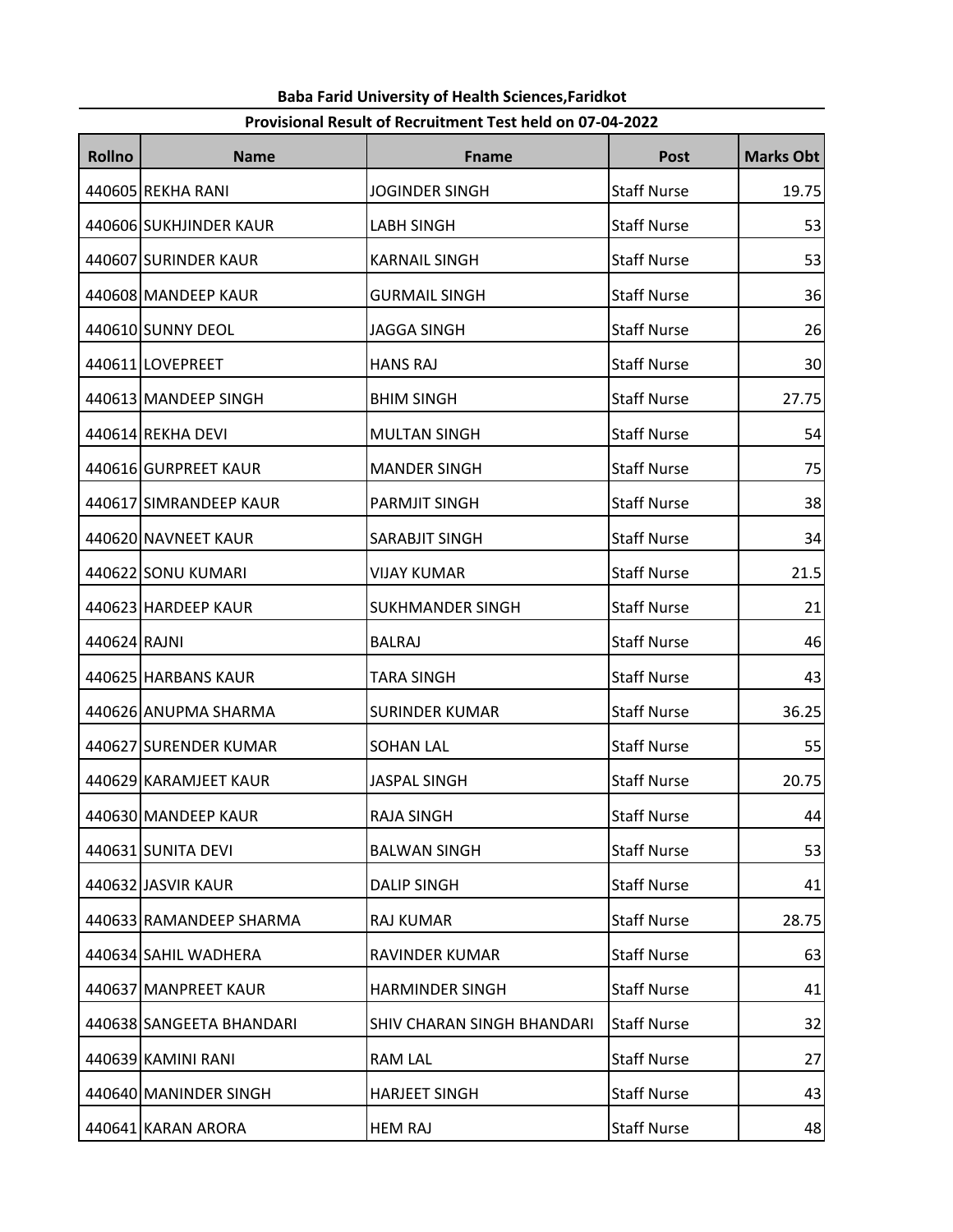## Rollno | Name | Fname | Post | Marks Obt 440643 GURPREET KAUR CHHAJU SINGH Staff Nurse 44 440644 HAPPY KUMAR BUDH RAM Staff Nurse 25 440646 SUMAN MEGHWAL SAHAB RAM STATE STAFF Nurse 24 440647 KAVITA RANI RAKESH KUMAR Staff Nurse 38 440648 MONIKA RANI PREM CHAND Staff Nurse 36 440650 SAPNA BATISH KEWEL KRISHEN STATES SAHA SADA SAHA SAHA SHARISHEN SHANGSO SA 440651 GURMEET KAUR PARAMJIT SINGH Staff Nurse 48 440652 PARVEEN KAUR GURTEJ SINGH Staff Nurse 23 440653 HARDEEP KAUR JASWANT SINGH Staff Nurse 43 440656 MUKESH KUMARI MANGE RAM Staff Nurse Ram Staff Nurse Nurse All 440657 MANPREET KAUR SHAMSHER SINGH STAFF SINGH STAFF NURSE SINGH 440659 NOMI GILL MUKESH Staff Nurse 36 440660 SUKHDEEP KAUR SANDHU | HAKAM SINGH STAGH | Staff Nurse | 72 440661 ALKA RANI PREM SAGAR Staff Nurse 24 440662 PREET KAUR VIJAY SINGH Staff Nurse 25 440663 SUKHJINDER KAUR AMRIK SINGH STATE STAFF Nurse ASSESSINGH 440665 RAVINDER SINGH AMRIK SINGH STATES ING STAFF RESERVENCES AND RESERVENCES AND RESERVENCES 440666 MAMTA RAM AVADH Staff Nurse Nurse 161 440667 SONIA KAUR | SUKHDEV SINGH | Staff Nurse | 28.75 440668 SHRUTI BHOOP SINGH Staff Nurse 66 440669 DALJEET KAUR JAGSEER SINGH Staff Nurse 37 440670 PREETI BALWINDER SINGH Staff Nurse 37 440674 KULWINDER KAUR PAKHAR SINGH STATE STAFF Nurse 23 440677 RAVEENA HANUMAN Staff Nurse 49 440678 GURPREET KAUR DARSHAN SINGH Staff Nurse 46 440679 SEEMA RANI JEETA Staff Nurse 45.75 440682 MANDEEP SINGH VAKEEL SINGH STATES STAFF Nurse A4 440683 AMITA HARBHAJAN SINGH Staff Nurse 44

### Baba Farid University of Health Sciences,Faridkot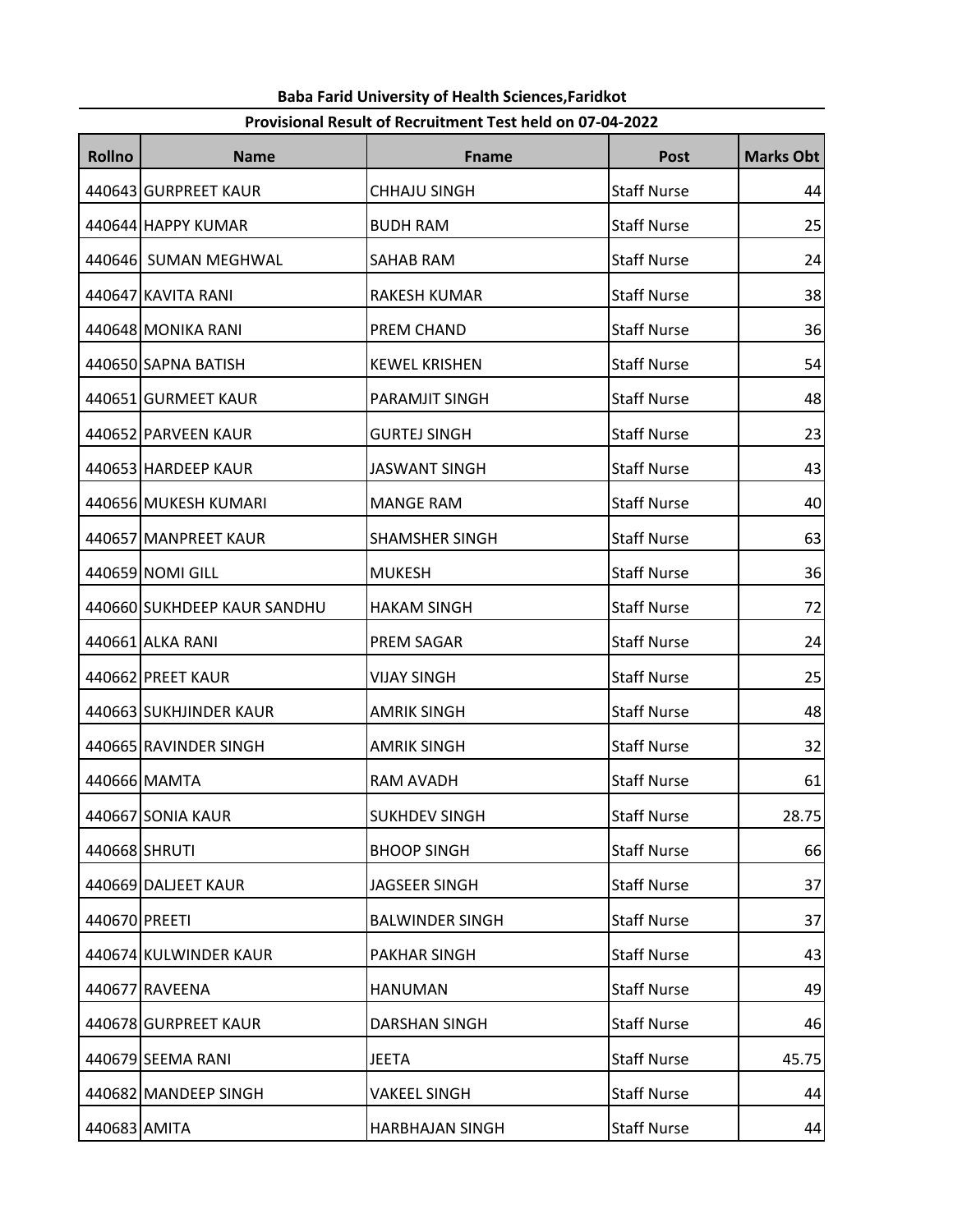# Rollno | Name | Fname | Post | Marks Obt 440685 RAJDIP KAUR DALBIR SINGH Staff Nurse 52 440686 ROSHAN LAL SARJEET KUMAR Staff Nurse 42 440687 ISHA SHARMA GIRDHARI LAL Staff Nurse 54 440688 SIMARJEET KAUR BALBIR SINGH STATES STAFF Nurse ASSESSION STATES IN STATES IN STATES IN STATES IN STATES 440690 SHIKHA ANIL KUMAR Staff Nurse 2016 | MANIL KUMAR Staff Nurse 2016 440693 HARDEEP SINGH DARSHAN SINGH Staff Nurse 51 440694 KIRANJEET KAUR HARNAM SINGH Staff Nurse 24 440696 VEENA RANI MEHAL SINGH Staff Nurse 56 440697 DIVYA MAHAJAN JJATINDER KUMAR MAHAJAN Staff Nurse 70 440699 SUMAN RANI SATISH CHANDER Staff Nurse 50 440700 AMARDEEP KAUR BALWINDER SINGH STAFF STAFF Nurse 1 39 440703 KULJIT KAUR AMARJIT SINGH SINGH Staff Nurse 258 440704 PIRATPAL KAUR MAKHAN SINGH STAFF STAff Nurse Nurse 33 440705 VEENA KUMARI JASWANT LAL Staff Nurse 42 440706 MANDEEP KAUR SHAMSHER SINGH STAFF SINGH STAFF SINGH 440707 SARBJEET KAUR BALAM SINGH Staff Nurse 76 440709 AMANDEEP KAUR GURBINDER SINGH STAFF STAFF Nurse Theory 27 440710 SIMARJEET KAUR AMARJEET SINGH STAFF NURSE STAFF SINGH STAFF STAFF STAFF STAFF STAFF STAFF STA 440712 SUKHANPREET KAUR KULBIR SINGH STATES SO 440713 HARMEET KAUR GURMEET SINGH Staff Nurse 1 32 440714 RAMANDEEP KAUR SARTAJ SINGH SARTAJ SING STAFF Nurse | 32 440716 JAGJIT SINGH VIR SINGH Staff Nurse 26 440718 HARPREET KAUR | PARAMJIT SINGH | Staff Nurse | 30 440719 MANI SHARMA DEEPAK SHARMA Staff Nurse 53 440720 AMANDEEP KAUR SURINDER SINGH STATES STAFF Nurse 25 440724 AMANPREET SINGH SARBJIT SINGH STATES STAFF Nurse 1 32 440725 PREETI BHAJAN SINGH STAFF STAFF Nurse 248

440727 KHUSHBOO MOHINDER PAL Staff Nurse 27

### Baba Farid University of Health Sciences,Faridkot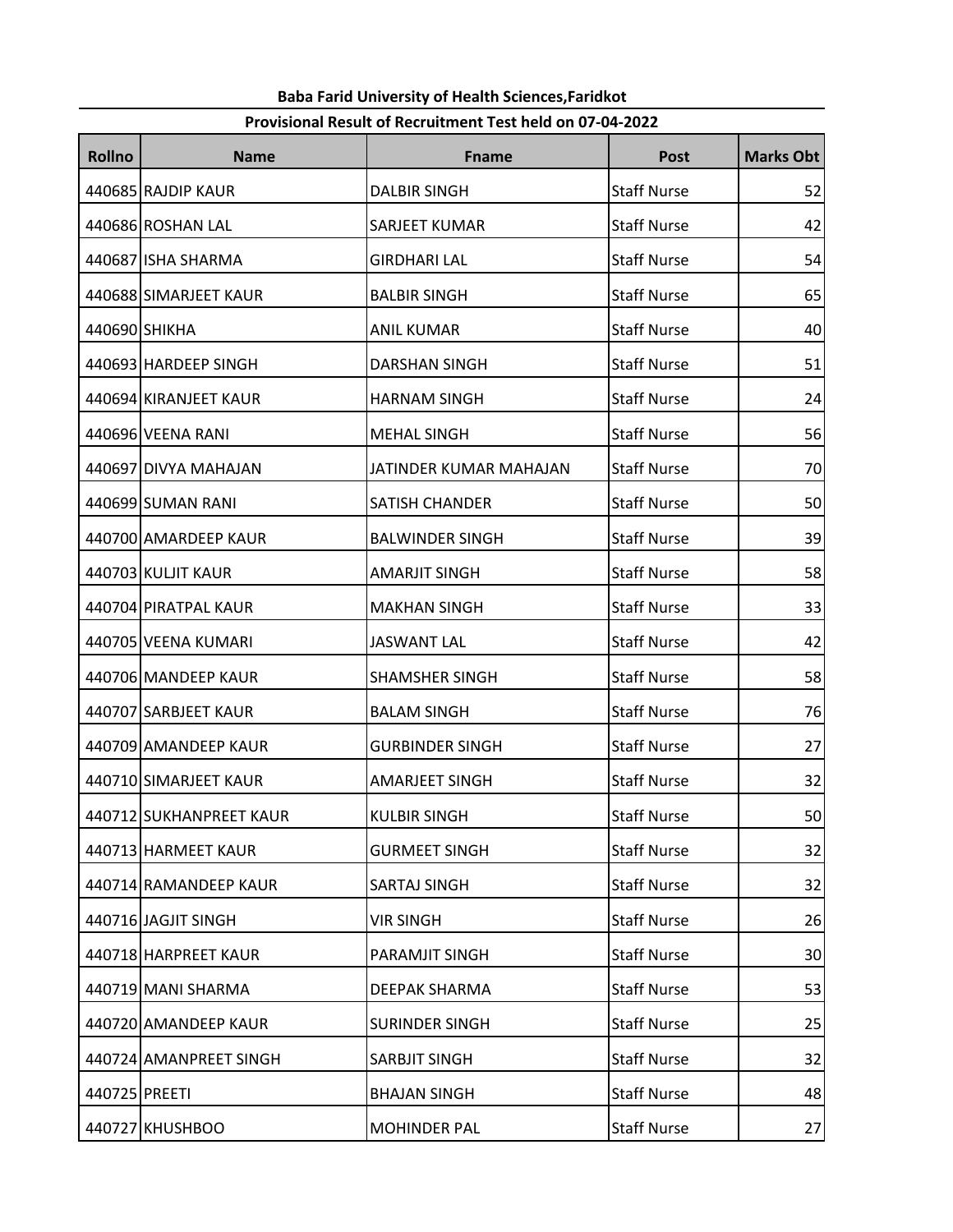# Rollno | Name | Fname | Post | Marks Obt 440729 VEERPAL KAUR AMARJIT SINGH Staff Nurse 29 440731 GURMEL KAUR JAGRAM SINGH Staff Nurse 43 440735 DALJEET KAUR TARSEM SINGH STATES STAFF Nurse 27 440736 HANNA VIJAY KUMAR Staff Nurse 31.75 440737 MANINDER SINGH MAJOR SINGH STATES SING STAFF Nurse 1 50 440738 USHA RANI BALBIR SINGH Staff Nurse 26.75 440739 SONIA RAJ KUMAR STATE STAFF Nurse | 46 440741 GURMEET KAUR GURBACHAN SINGH Staff Nurse | 28 440743 DEEPAK SHARMA SUNDERPAL SUNDERPAL Staff Nurse 23 440744 NAVDIP KAUR GEJA SINGH Staff Nurse 54 440746 KULPREET KAUR AJMAIL SINGH Staff Nurse 57 440747 JAGMIT KAUR SOAN SINGH STATES STAFF Nurse 26 440749 VINOD KUMAR KRISHAN SINGH STAFF Staff Nurse | 45 440751 JOBANMEET KAUR JASWINDER SINGH Staff Nurse 17 440752 MANDEEP KAUR JASVIR SINGH Staff Nurse 33 440753 RAMANDEEP KAUR SUKHDEV SINGH STAFF STAff Nurse Nurse 31 440755 SANDEEP MAHAR **HEERA LAL STAFF STAFF STAFF AND STAFF AND HEERA LAL** STAFF STAFF STAFF AND 40 440757 GURPREET KAUR JASWANT SINGH Staff Nurse 49 440759 PERRY GREEN CHAUHAN PARDEEP KUMAR CHAUHAN Staff Nurse Theory 41 440761 NAVREET KAUR MOHINDER PAL SINGH STAFF Nurse Staff Nurse Navy 177 440763 RAMESH KUMAR (GOBIND RAM Staff Nurse 143 440764 VEERPAL KAUR BIKKER SINGH STATES STAFF Nurse 23 440765 RESHMA RANI MAJOR SINGH Staff Nurse 28 440767 SANDEEP KAUR BALDEV SINGH STATES STAFF Nurse AT 41 440768 AMANDEEP KAUR GURTEJ SINGH STAFF STAFF Nurse ATT STATE STATE STATE SING H 440769 SUKHVIR KAUR SATWANT SINGH Staff Nurse 24 440770 MANPREET KAUR BOOTA SINGH STATES STAFF Nurse RESERVED TO 440771 LOVEPREET KAUR SUKHPAL SINGH STATE STAFF Nurse STAGE STATE STATE STATE STA

### Baba Farid University of Health Sciences,Faridkot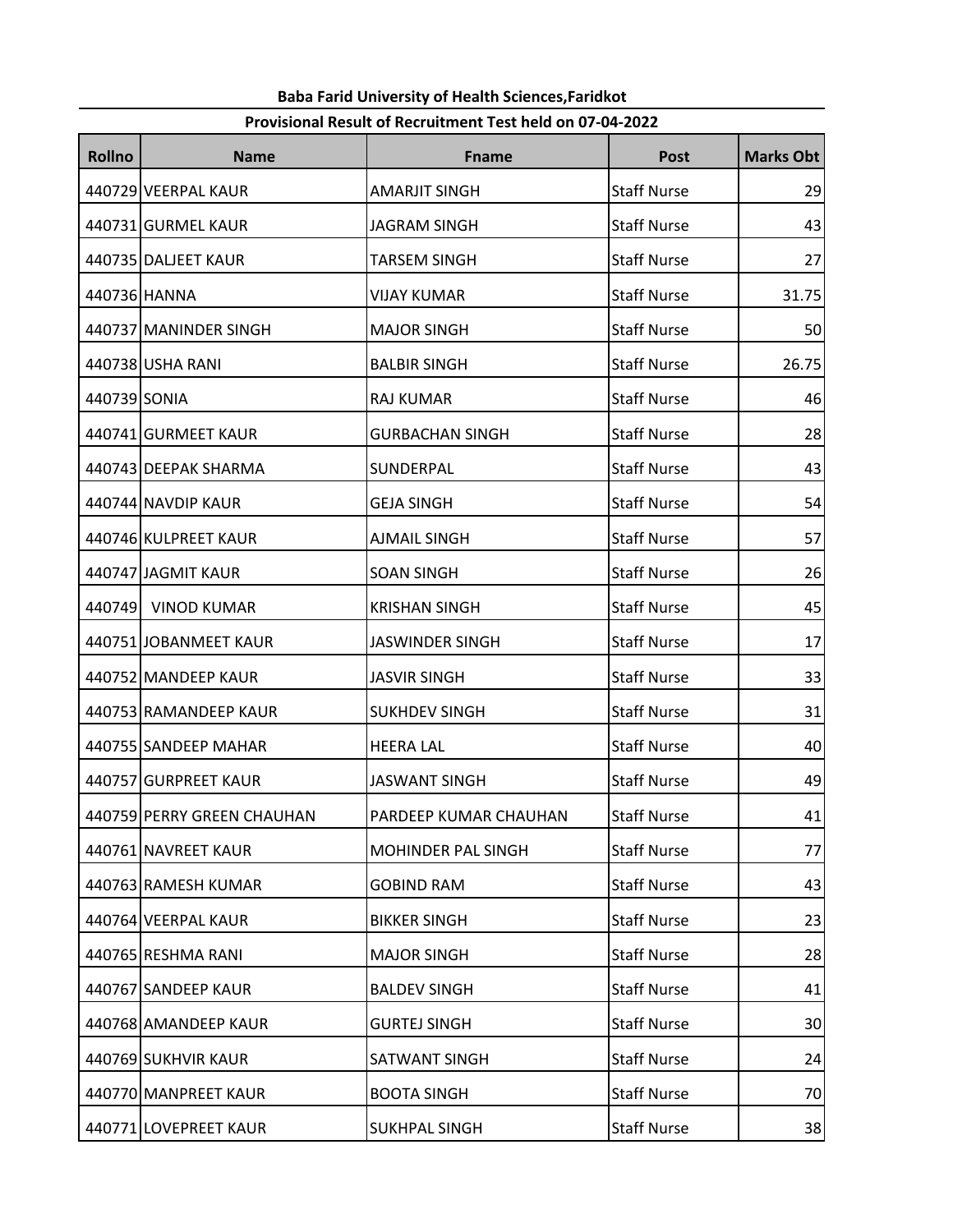| Provisional Result of Recruitment Test held on 07-04-2022 |  |
|-----------------------------------------------------------|--|
|-----------------------------------------------------------|--|

| <b>Rollno</b> | <b>Name</b>            | <b>Fname</b>              | <b>Post</b>        | <b>Marks Obt</b> |
|---------------|------------------------|---------------------------|--------------------|------------------|
|               | 440772 GURPREET KAUR   | <b>BALVEER SINGH</b>      | <b>Staff Nurse</b> | 41               |
|               | 440775 PRABHJOT KAUR   | <b>SHAMSHER SINGH</b>     | <b>Staff Nurse</b> | 25               |
|               | 440776 JUGLEEN KAUR    | <b>SURINDER PAL SINGH</b> | <b>Staff Nurse</b> | 35               |
|               | 440778 SUKHVIR KAUR    | <b>NIKKA SINGH</b>        | <b>Staff Nurse</b> | 26               |
|               | 440779 NITIKA SHARMA   | PARDEEP SHARMA            | <b>Staff Nurse</b> | 52               |
|               | 440786 ROHIT KUMAR     | PREM CHAND                | <b>Staff Nurse</b> | 28               |
|               | 440787 NARINDER KAUR   | <b>SURINDER SINGH</b>     | <b>Staff Nurse</b> | 54               |
|               | 440789 REEMA           | <b>DAVINDER KUMAR</b>     | <b>Staff Nurse</b> | 35               |
|               | 440791 KIRANDEEP KAUR  | <b>MANGAL SINGH</b>       | <b>Staff Nurse</b> | 48               |
|               | 440792 RANDHIR KAUR    | <b>RULDU SINGH</b>        | <b>Staff Nurse</b> | 40               |
|               | 440793 JAGMEET KAUR    | <b>GURMAIL SINGH</b>      | <b>Staff Nurse</b> | 52               |
|               | 440794 LOVEPREET KAUR  | <b>MAJOR SINGH</b>        | <b>Staff Nurse</b> | 23               |
|               | 440795 MANDEEP KAUR    | <b>BALDEV SINGH</b>       | <b>Staff Nurse</b> | 35               |
|               | 440797 SARABJEET KAUR  | <b>GURMAIL SINGH</b>      | <b>Staff Nurse</b> | 38               |
|               | 440799 HANVEER SINGH   | <b>JASWINDER SINGH</b>    | <b>Staff Nurse</b> | 41               |
|               | 440800 SANDEEP KAUR    | <b>GURNAM SINGH</b>       | <b>Staff Nurse</b> | 21.75            |
|               | 440801 ASHOK SOLANKI   | AMBA RAM SOLANKI          | <b>Staff Nurse</b> | 46               |
|               | 440802 JAGJEEVEN SINGH | PRITAM SINGH              | <b>Staff Nurse</b> | 53               |
|               | 440803 SANDEEP KAUR    | <b>KULDEEP SINGH</b>      | <b>Staff Nurse</b> | 29               |
|               | 440806 JASPREET TINNA  | <b>JASVINDER TINNA</b>    | <b>Staff Nurse</b> | 34               |
|               | 440807 SUMANVEER KAUR  | <b>BOOTA SINGH</b>        | <b>Staff Nurse</b> | 45               |
|               | 440808 GULAB SINGH     | PHOOLA RAM                | <b>Staff Nurse</b> | 43               |
|               | 440810 SAROJ RANI      | <b>GURDEEP SINGH</b>      | <b>Staff Nurse</b> | 38               |
|               | 440811 MANINDER KAUR   | SATNAM SINGH              | <b>Staff Nurse</b> | 42               |
|               | 440812 SUNIL KUMAR     | <b>SHANKAR LAL</b>        | <b>Staff Nurse</b> | 58               |
|               | 440813 RINKAL          | PAWAN KUMAR               | <b>Staff Nurse</b> | 40               |
|               | 440814 LOVEPREET KAUR  | <b>MAJOR SINGH</b>        | <b>Staff Nurse</b> | 38               |
|               | 440815 NEETU BALA      | <b>GOPAL DASS</b>         | <b>Staff Nurse</b> | 32               |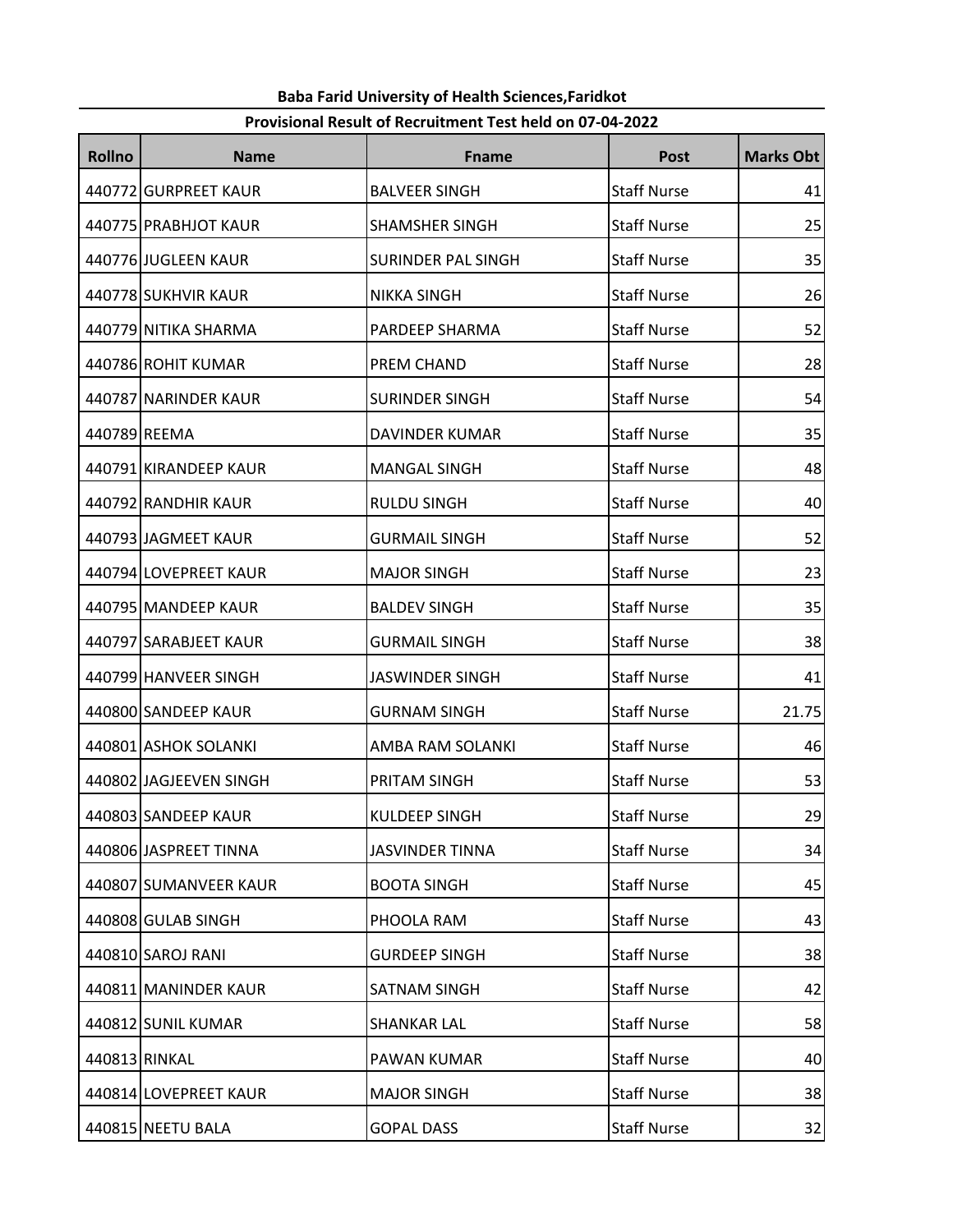| Rollno        | <b>Name</b>               | <b>Fname</b>              | <b>Post</b>        | <b>Marks Obt</b> |
|---------------|---------------------------|---------------------------|--------------------|------------------|
|               | 440819 GURPIAR SINGH      | <b>RAJA SINGH</b>         | <b>Staff Nurse</b> | 20.5             |
|               | 440821 KUMARI PUSHPA      | <b>DASHRATH SINGH PAL</b> | <b>Staff Nurse</b> | 47.75            |
|               | 440824 MANPREET KAUR      | <b>MALKEET SINGH</b>      | <b>Staff Nurse</b> | 31               |
|               | 440826 LOVEPREET KAUR     | <b>GURTEJ SINGH</b>       | <b>Staff Nurse</b> | 44               |
|               | 440827 HARJOT KAUR        | <b>HARDEV SINGH</b>       | <b>Staff Nurse</b> | 29               |
|               | 440828 SANDEEP KUMAR      | <b>SURJREET RAM</b>       | <b>Staff Nurse</b> | 29               |
|               | 440829 SUKHMAN PREET KAUR | SATPAL SINGH              | <b>Staff Nurse</b> | 43               |
|               | 440830 MANISHA PRUTHI     | <b>RAJESH KUMAR</b>       | <b>Staff Nurse</b> | 51               |
|               | 440831 DAVINDER KAUR      | <b>GURMAIL SINGH</b>      | <b>Staff Nurse</b> | 39               |
|               | 440832 SUKHPREET KAUR     | <b>GURSAHIB SINGH</b>     | <b>Staff Nurse</b> | 40               |
|               | 440833 GURPREET KAUR      | <b>JAGJIT SINGH</b>       | <b>Staff Nurse</b> | 29               |
| 440834 SWATI  |                           | <b>GURPARSHAD SINGH</b>   | <b>Staff Nurse</b> | 58               |
|               | 440836 MONIKA             | <b>NARESH KUMAR</b>       | <b>Staff Nurse</b> | 62               |
|               | 440838 MANDEEP KAUR       | <b>HARDEEP SINGH</b>      | <b>Staff Nurse</b> | 52               |
|               | 440839 MANDEEP KAUR       | <b>GURNEK SINGH</b>       | <b>Staff Nurse</b> | 40               |
|               | 440840 PAWAN KUMAR        | <b>KRISHAN LAL</b>        | <b>Staff Nurse</b> | 62               |
| 440841 ANJALI |                           | <b>ASHOK KUMAR</b>        | <b>Staff Nurse</b> | 52               |
|               | 440842 JASVEER KAUR       | <b>KRISHAN SINGH</b>      | <b>Staff Nurse</b> | 41               |
|               | 440843 SIMRANJEET KAUR    | <b>NARINDER SINGH</b>     | <b>Staff Nurse</b> | 35               |
|               | 440844 KAMALJEET KAUR     | <b>NAR SINGH</b>          | <b>Staff Nurse</b> | 52               |
|               | 440845 GAGANDEEP KAUR     | <b>SUCHA SINGH</b>        | <b>Staff Nurse</b> | 44               |
|               | 440847 VIRENDER KUMAR     | <b>RAM PAUL</b>           | <b>Staff Nurse</b> | 54               |
|               | 440848 GURDEV SINGH       | <b>JANGEER SINGH</b>      | <b>Staff Nurse</b> | 16               |
|               | 440849 CHARANJIT KAUR     | <b>GURMEET SINGH</b>      | <b>Staff Nurse</b> | 35               |
|               | 440850 BALJEET KAUR       | NIRMAL SINGH              | <b>Staff Nurse</b> | 37.75            |
|               | 440852 PRIYNKA RANI       | HAZARA RAM                | <b>Staff Nurse</b> | 42.75            |
|               | 440853 KIRANPAL KAUR      | <b>DARSHAN SINGH</b>      | <b>Staff Nurse</b> | 33               |
|               | 440855 AMANDEEP KAUR      | <b>DARSHAN SINGH</b>      | <b>Staff Nurse</b> | 17.25            |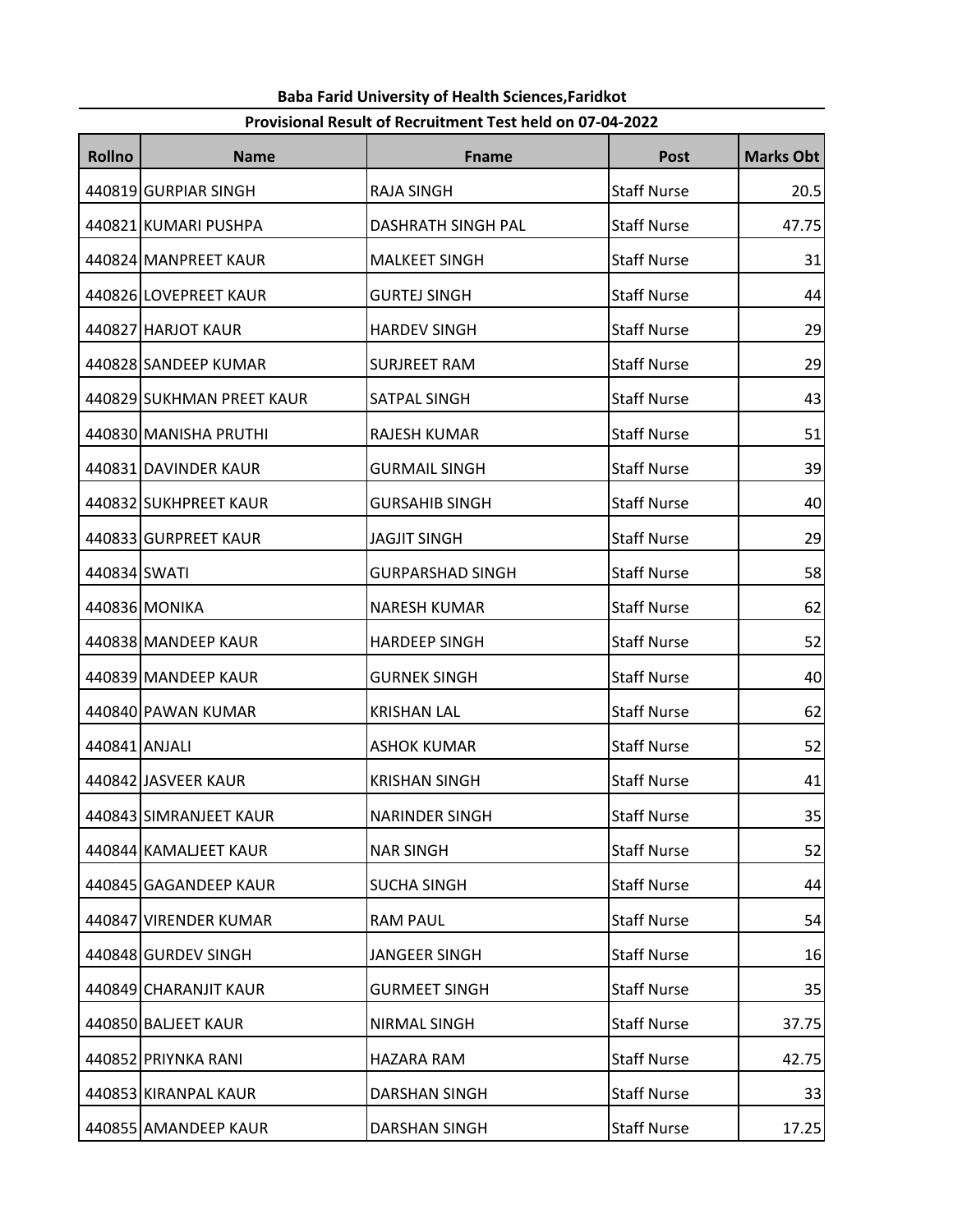| Rollno       | <b>Name</b>             | <b>Fname</b>           | <b>Post</b>        | <b>Marks Obt</b> |
|--------------|-------------------------|------------------------|--------------------|------------------|
|              | 440856 POOJA RANI       | SATPAL SINGH           | <b>Staff Nurse</b> | 42.75            |
|              | 440857 KIRAN RANI       | <b>MANDA SINGH</b>     | <b>Staff Nurse</b> | 31               |
|              | 440858 SANDEEP KAUR     | <b>KARNAIL SINGH</b>   | <b>Staff Nurse</b> | 39               |
|              | 440859 MANISHA          | <b>ROSHAN LAL</b>      | <b>Staff Nurse</b> | 41               |
|              | 440860 NAJINDER KAUR    | <b>JEET SINGH</b>      | <b>Staff Nurse</b> | 53               |
|              | 440863 BALJIT KAUR      | <b>HARI CHAND</b>      | <b>Staff Nurse</b> | 36               |
|              | 440866 KARAN KUMAR      | <b>JAGJEEWAN RAM</b>   | <b>Staff Nurse</b> | 42               |
|              | 440867 RINKY RANI       | <b>NEPAL SINGH</b>     | <b>Staff Nurse</b> | 36               |
|              | 440868 SUKHDARSHAN KAUR | <b>IQBAL SINGH</b>     | <b>Staff Nurse</b> | 35               |
|              | 440869 REENA RANI       | <b>AMARJIT SINGH</b>   | <b>Staff Nurse</b> | 38               |
|              | 440871 SUKHWINDER SINGH | <b>KULDEEP SINGH</b>   | <b>Staff Nurse</b> | 29               |
|              | 440872 STEPHEN MASIH    | <b>MAKHAN MASIH</b>    | <b>Staff Nurse</b> | 33               |
|              | 440873 NEELAM RANI      | LAKHWINDER KUMAR       | <b>Staff Nurse</b> | 46               |
|              | 440874 ANJU BALA        | <b>MAHINDER SINGH</b>  | <b>Staff Nurse</b> | 46               |
|              | 440875 JASBEER KAUR     | <b>LACHMAN SINGH</b>   | <b>Staff Nurse</b> | 56               |
|              | 440876 ANGREJ SINGH     | <b>BAAZ SINGH</b>      | <b>Staff Nurse</b> | 67               |
|              | 440877 JASPREET KAUR    | <b>KULDEEP SINGH</b>   | <b>Staff Nurse</b> | 54               |
|              | 440879 RAJVIR KAUR      | <b>JARNAIL SINGH</b>   | <b>Staff Nurse</b> | 49               |
|              | 440880 KARANVEER SINGH  | <b>WAZIR SINGH</b>     | <b>Staff Nurse</b> | 65               |
|              | 440881 BALJINDER KAUR   | <b>GURBACHAN SINGH</b> | <b>Staff Nurse</b> | 38               |
|              | 440883 KANCHAN BALA     | <b>CHARAN DASS</b>     | <b>Staff Nurse</b> | 56               |
|              | 440884 NIRMALA DEVI     | <b>CHUNI LAL</b>       | <b>Staff Nurse</b> | 49               |
|              | 440885 PANKAJ KUMAR     | SOMNATH                | <b>Staff Nurse</b> | 56               |
|              | 440886 HARISH           | RAJINDER KUMAR         | <b>Staff Nurse</b> | 42.75            |
| 440888 SARLA |                         | PRAMOD KUMAR           | <b>Staff Nurse</b> | 66               |
|              | 440889 PREETY           | <b>NAND LAL</b>        | <b>Staff Nurse</b> | 67               |
|              | 440890 GURPREET KAUR    | <b>MOHINDER SINGH</b>  | <b>Staff Nurse</b> | 32               |
|              | 440891 MANPREET KAUR    | <b>BIKKAR SINGH</b>    | <b>Staff Nurse</b> | 44               |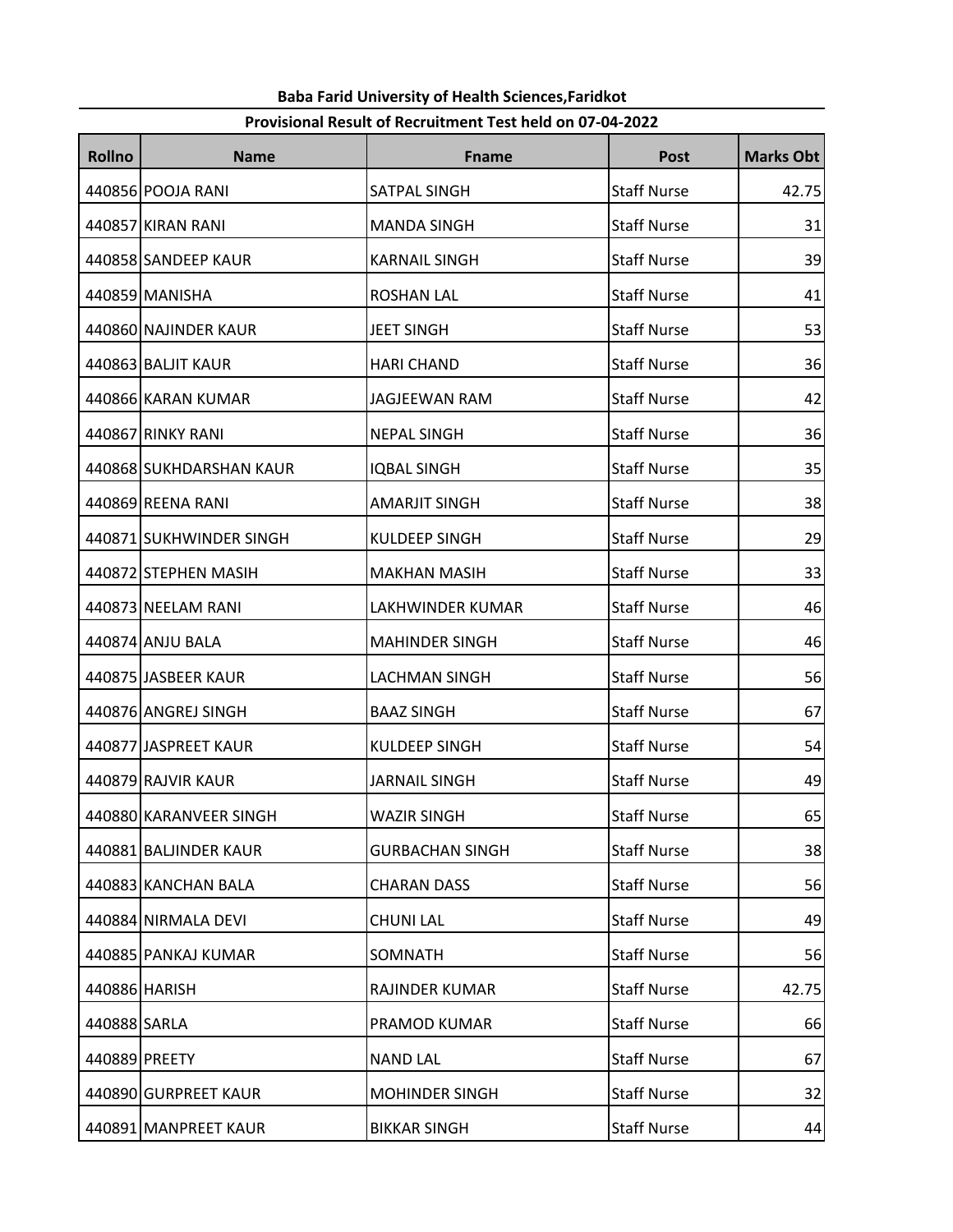## Baba Farid University of Health Sciences,Faridkot Provisional Result of Recruitment Test held on 07-04-2022

| <b>Rollno</b> | <b>Name</b>             | <b>Fname</b>           | <b>Post</b>        | <b>Marks Obt</b> |
|---------------|-------------------------|------------------------|--------------------|------------------|
|               | 440894 HARDEEP SINGH    | SARABJIT SINGH         | <b>Staff Nurse</b> | 55               |
|               | 440895 PARWINDER KAUR   | <b>KULDIP SINGH</b>    | <b>Staff Nurse</b> | 28               |
|               | 440898 MANDEEP KAUR     | RANJEET SINGH          | <b>Staff Nurse</b> | 53               |
|               | 440899 GAGANDEEP        | LACHHMAN DAS           | <b>Staff Nurse</b> | 29               |
|               | 440900 MANISHA          | <b>KALA RAM</b>        | <b>Staff Nurse</b> | 19               |
|               | 440901 GURPREET SINGH   | <b>KASHMIR SINGH</b>   | <b>Staff Nurse</b> | 25               |
|               | 440902 HARJEET KAUR     | <b>BARAHAM DASS</b>    | <b>Staff Nurse</b> | 29.75            |
|               | 440905 KIRNA RANI       | RAJ KUMAR              | <b>Staff Nurse</b> | 68               |
| 440906 GITIKA |                         | SARBJIT SINGH          | <b>Staff Nurse</b> | 67               |
|               | 440907 AMANPREET KAUR   | MR ASHOK KUMAR         | <b>Staff Nurse</b> | 70               |
|               | 440908 KUSAM LATA       | YASHPAL                | <b>Staff Nurse</b> | 47               |
|               | 440909 AJAY KUMAR       | <b>DALEEP KUMAR</b>    | <b>Staff Nurse</b> | 54               |
|               | 440910 RAHUL VERMA      | <b>RAKESH</b>          | <b>Staff Nurse</b> | 59               |
| 440911 SAPNA  |                         | SHAMSHER GILL          | <b>Staff Nurse</b> | 42               |
|               | 440912 MANJEET          | SATVIR SINGH           | <b>Staff Nurse</b> | $-17.75$         |
|               | 440915 PARKASH KAUR     | <b>MALKIT SINGH</b>    | <b>Staff Nurse</b> | 33               |
|               | 440916 HARPREET KAUR    | <b>MUKHTIAR SINGH</b>  | <b>Staff Nurse</b> | 31               |
|               | 440917 PARDEEP KAUR     | <b>BALJIT SINGH</b>    | <b>Staff Nurse</b> | 27               |
|               | 440918 MANDEEP KAUR     | JASWANT SINGH          | <b>Staff Nurse</b> | 40               |
|               | 440919 KULJEET SINGH    | <b>GURMEJ SINGH</b>    | <b>Staff Nurse</b> | 28               |
|               | 440920 HARMANPREET KAUR | <b>CHAD SINGH</b>      | <b>Staff Nurse</b> | 31               |
|               | 440922 AMANDEEP KAUR    | JAGIRI RAM             | <b>Staff Nurse</b> | 25               |
|               | 440923 GAGANDEEP KAUR   | <b>GURCHARAN SINGH</b> | <b>Staff Nurse</b> | 46               |
|               | 440924 AKSHAY KUMAR     | <b>BANWARI LAL</b>     | <b>Staff Nurse</b> | $-0.25$          |
|               | 440925 JYOTI RANI       | <b>BHAGWAN SINGH</b>   | <b>Staff Nurse</b> | 56               |
|               | 440926 KARAMJIT KAUR    | JAGROOP SINGH          | <b>Staff Nurse</b> | 28               |
|               | 440928 VIVEK KUMAR      | <b>SOHAN LAL</b>       | <b>Staff Nurse</b> | 28               |
|               | 440929 TANIYA           | SATISH KUMAR           | <b>Staff Nurse</b> | 59               |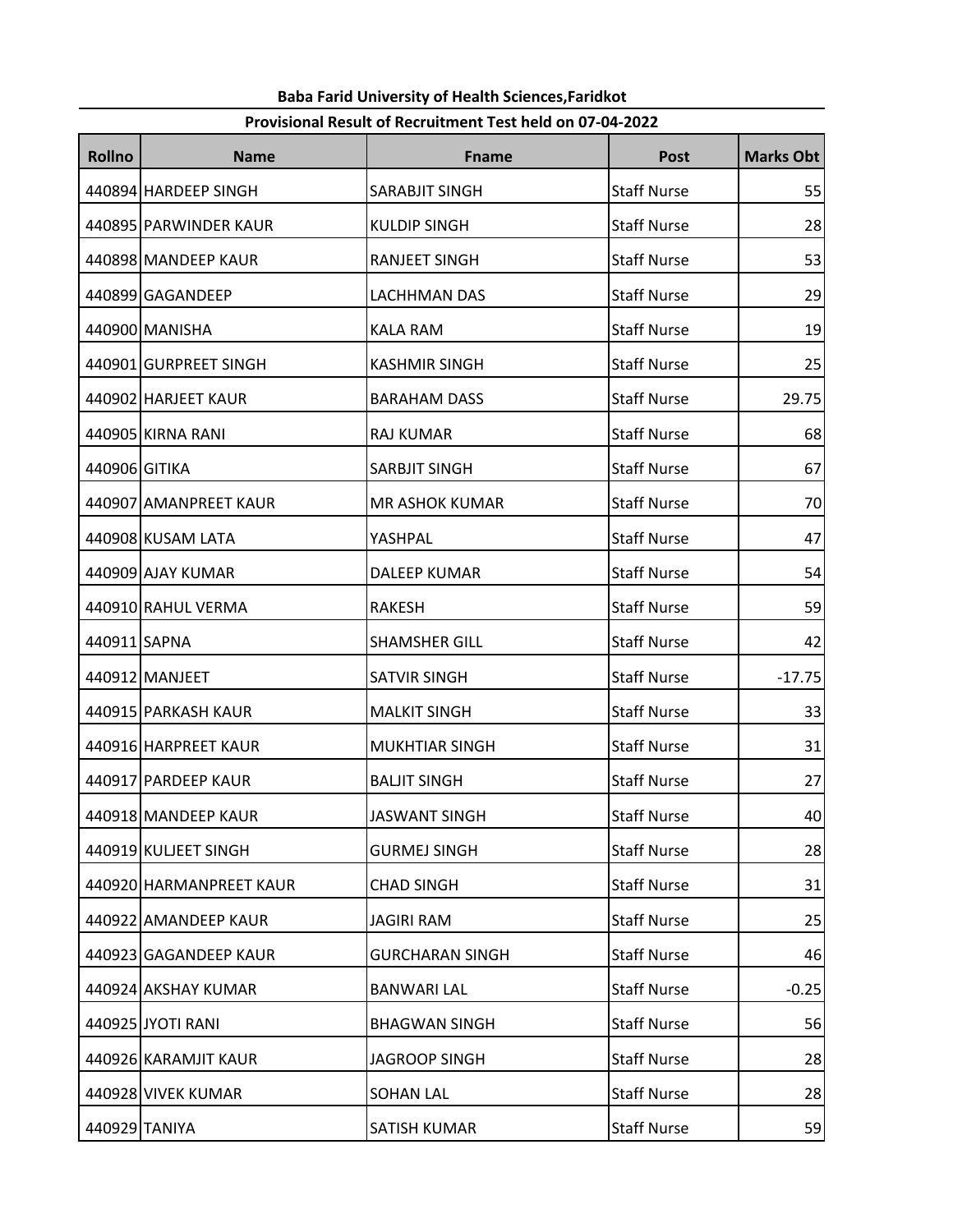## Rollno | Name | Fname | Post | Marks Obt Baba Farid University of Health Sciences,Faridkot Provisional Result of Recruitment Test held on 07-04-2022

| טוווטי       |                            |                        |                    |       |
|--------------|----------------------------|------------------------|--------------------|-------|
|              | 440930 AMANDEEP MASIH      | <b>ANWAR MASIH</b>     | <b>Staff Nurse</b> | 45    |
|              | 440931 KULWINDER KAUR      | <b>LAKHA SINGH</b>     | <b>Staff Nurse</b> | 46    |
|              | 440932 KHUSHDEEP SINGH     | <b>GAMDOOR SINGH</b>   | <b>Staff Nurse</b> | 36    |
|              | 440933 RAJWANT KAUR        | <b>DARSHAN SINGH</b>   | <b>Staff Nurse</b> | 30    |
|              | 440934 DARSHNA DEVI        | AMAR DEV               | <b>Staff Nurse</b> | 38    |
|              | 440935 GURJEET SINGH       | <b>JAGSHIR SINGH</b>   | <b>Staff Nurse</b> | 64    |
|              | 440937 CHAHAT SAINI        | <b>JASWANT SINGH</b>   | <b>Staff Nurse</b> | 58    |
|              | 440939 LOVEPREET           | <b>BALVIR SINGH</b>    | <b>Staff Nurse</b> | 41    |
|              | 440940 AMANDEEP KAUR       | <b>SUKHDEV SINGH</b>   | <b>Staff Nurse</b> | 37.75 |
|              | 440944 BINDIA RANI         | PURAN CHAND            | <b>Staff Nurse</b> | 26    |
|              | 440945 SHIMLA RANI         | <b>SHER SINGH</b>      | <b>Staff Nurse</b> | 60    |
|              | 440946 SATNAM SINGH        | <b>LAKHWEER SINGH</b>  | <b>Staff Nurse</b> | 62    |
|              | 440947 BIRPAL KAUR         | <b>SUKHDEV SINGH</b>   | <b>Staff Nurse</b> | 27    |
|              | 440948 OM PARKASH          | <b>KALU RAM</b>        | <b>Staff Nurse</b> | 33    |
|              | 440949 GURDEEP KAUR        | <b>DARSHAN SINGH</b>   | <b>Staff Nurse</b> | 26    |
|              | 440950 VEERPAL KAUR        | <b>BALWINDER SINGH</b> | <b>Staff Nurse</b> | 49    |
|              | 440951 RAJNI RANI          | <b>KHARET LAL</b>      | <b>Staff Nurse</b> | 40    |
|              | 440952 HARMANJEET KAUR     | ANGREJ SINGH           | <b>Staff Nurse</b> | 40    |
| 440953 ADITI |                            | SANJEEV                | <b>Staff Nurse</b> | 24    |
|              | 440954 SHWETA RATTU        | <b>RAMESH KUMAR</b>    | <b>Staff Nurse</b> | 30    |
|              | 440955 SUKHPAWANPREET KAUR | <b>RANJEET SINGH</b>   | <b>Staff Nurse</b> | 39    |
|              | 440957 GURWINDER SINGH     | <b>BALVEER CHAND</b>   | <b>Staff Nurse</b> | 61    |
|              | 440959 DHEERAJ KUMAR       | <b>OM PARKASH</b>      | <b>Staff Nurse</b> | 46    |
|              | 440961 SIMRANJIT KAUR      | <b>DILBAGH SINGH</b>   | <b>Staff Nurse</b> | 39    |
|              | 440962 GURPREET KAUR       | <b>MANJIT LAL</b>      | <b>Staff Nurse</b> | 40    |
|              | 440963 NAVDEEP KAUR THIARA | <b>SURINDER PAL</b>    | <b>Staff Nurse</b> | 32.75 |
|              | 440964 CHHINDERPAL KAUR    | <b>CHARAN SINGH</b>    | <b>Staff Nurse</b> | 44    |
|              | 440969 LOVEPREET KAUR      | <b>SWARAN SINGH</b>    | <b>Staff Nurse</b> | 45    |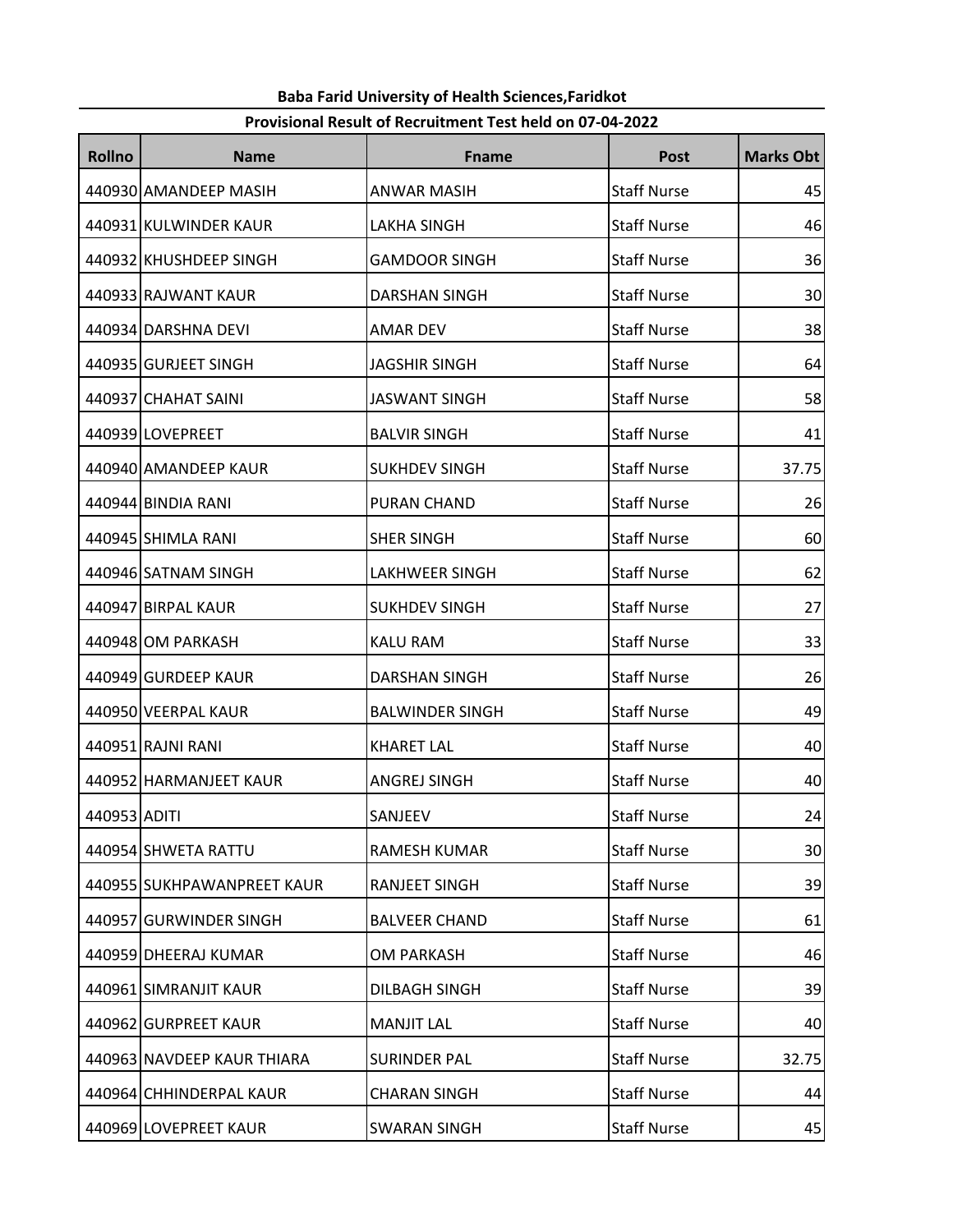# Rollno | Name | Fname | Post | Marks Obt 440970 RAJNI RAM KUMAR Staff Nurse 58 440972 KANCHAN PRABHA RATTAN CHAND Staff Nurse Rathan Ratha 27 440973 RITIKA SARMAL MANOHAR LAL STAFF Nurse 1 41 440974 HAPPU KAUR VIJAY KUMAR Staff Nurse 28 440976 MANPREET KAUR SUKHDEV SINGH SURGER STAFF Nurse ASSESSMENT RESOLUTION AND THE STATE STATES 440977 RUBINA RANI BHUPINDER NAND Staff Nurse 63 440978 PRIYANKA KUMARI NANDJEE SINGH STATE SINGH STAFF NURSE STAGE SINGH STAFF NURSE STATE STAGE STA 440979 GURMEET SINGH GURCHARAN SINGH Staff Nurse 28 440980 RUBY KAUR RANJIT SINGH Staff Nurse 39 440981 DEEPAK KUMAR KAPTAN SINGH STAGE STAFF Nurse National Staff Nurse National Staff Nurse State S 440983 NARINDERPAL KAUR HARMEL SINGH STAFF Staff Nurse 1 40 440984 HARPREET KAUR HARTEJ SINGH SINGH Staff Nurse | 51 440985 SUKHVEER KAUR HARBANS SINGH Staff Nurse 45 440986 MANINDER JOT KAUR NARINDER SINGH STAFF Nurse Narray 25 440987 JASPREET KAUR JORA SINGH Staff Nurse 28 440988 SOMA RANI CHAND SINGH Staff Nurse 19 440989 RAMPAL SINGH JOGINDER SINGH Staff Nurse 44 440990 GURDEEP KAUR JASWANT SINGH Staff Nurse 34 440991 KARANDEEP KAUR JOGA SINGH Staff Nurse 28 440992 NAVNEET KAUR SATNAM SINGH STATH STAFF Nurse STAT STATES IN STATE STATES IN STATES IN STATES ST 440993 MANPREET KAUR | DARSHAN SINGH | Staff Nurse | 37 440994 PARMINDER KAUR GURJANT SINGH STAFF STAFF Nurse A0 440995 MANPREET KAUR AJMER SINGH STATES STAFF Nurse ALSO STATES IN STATES IN STATES IN STATES IN STA 440996 RAJINDER KAUR RANJIT SINGH STATES STAFF Nurse RADING RAJING RAND RANJIT SINGH 440998 KULDEEP KAUR TIRATH SINGH SINGH STAFF Nurse National Staff Nurse National Staff Nurse National Staff Nurse S 440999 NAVJOT JYOTI KEWAL SINGH Staff Nurse 25.25 441001 YOGESH KUMAR SUSHIL KUMAR STATE STATE STATE STATE STATE STATE STATE STATE STATE STATE STATE STATE STATE 441003 SUNITA RANI DALIP SINGH Staff Nurse 29

### Baba Farid University of Health Sciences,Faridkot